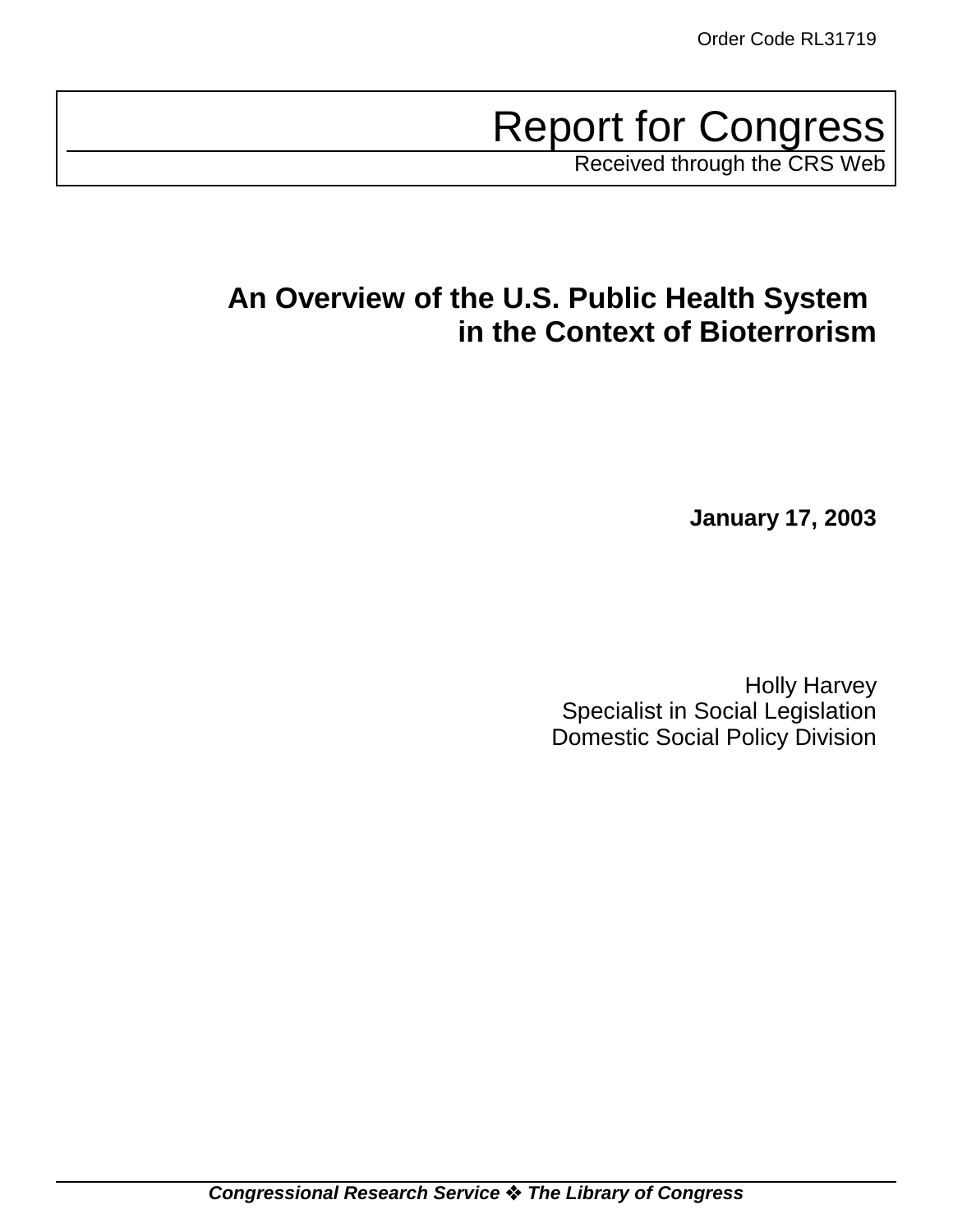# An Overview of the U.S. Public Health System in the Context of Bioterrorism

#### **Summary**

The anthrax attacks in 2001, along with the events of September 11, have heightened concern about the nation's ability to respond to bioterrorist attacks. The role of public health in bioterrorism preparedness and response is to plan and coordinate emergency medical and public health response capabilities, to detect, investigate and identify disease outbreaks using surveillance systems, epidemiology and laboratory services, to maintain healthy conditions by regulating environmental conditions, food and water safety to minimize disease threats, and to communicate rapidly and clearly with response partners, health practitioners, the media and the public. The capacity to fulfill these responsibilities depends on the strength of the infrastructure that supports the provision of public health services.

The public health infrastructure is the organizations, people and data systems needed to *assure* the provision of essential public health services. Public health organizations exist at the federal, state and local level and interact with each other, the health care delivery system, public safety providers, private enterprises and volunteer organizations to provide public health services. Even before September 11 and last fall's anthrax attacks, a consensus had emerged among public health experts that the public health system had deteriorated. Recent studies and reports have cited outmoded technology and information systems, insufficient resources to combat emerging and drug-resistant diseases, a public health workforce with inadequate training to address new threats or to adapt to new ways of doing things, poor communication among responsible parties, and inadequate capacity in hospitals and laboratories to respond to a mass casualty event as several of the major challenges facing public health organizations.

Recent congressional action has provided funding and guidance to improve public health capacity at the federal, state and local level. Challenges remain in a variety of areas, including: coordination and communication between public health officials and other participants in public health preparedness and response, upgrading data and information systems capabilities, improving laboratory capacity, increasing emergency medical response capacity, improving the skills and education of the public health workforce, and conducting research to improve bioterrorism prevention, detection and treatment options. Finally, many worry about how to be sure that the increased funding devoted to increasing public health capacity yields results in improved preparedness and response capability. This report will be updated as the public health system evolves and responds to congressional action.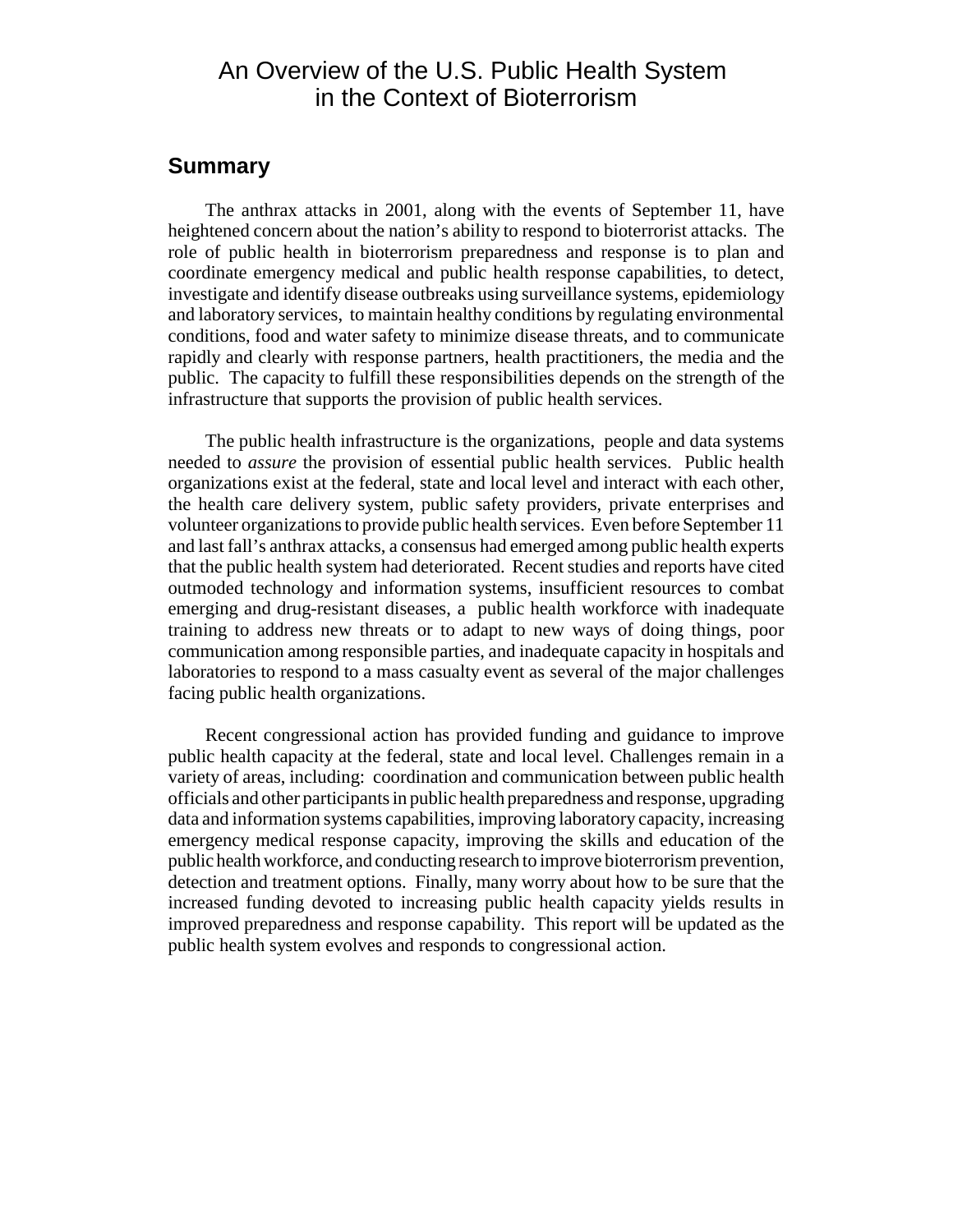# **Contents**

| National Electronic Disease Surveillance System (NEDSS)  13 |
|-------------------------------------------------------------|
|                                                             |
|                                                             |
|                                                             |
|                                                             |
|                                                             |
|                                                             |
|                                                             |
|                                                             |
|                                                             |
|                                                             |
|                                                             |
|                                                             |
|                                                             |
|                                                             |
|                                                             |
|                                                             |
|                                                             |
|                                                             |
|                                                             |
|                                                             |
|                                                             |
|                                                             |
|                                                             |
|                                                             |
|                                                             |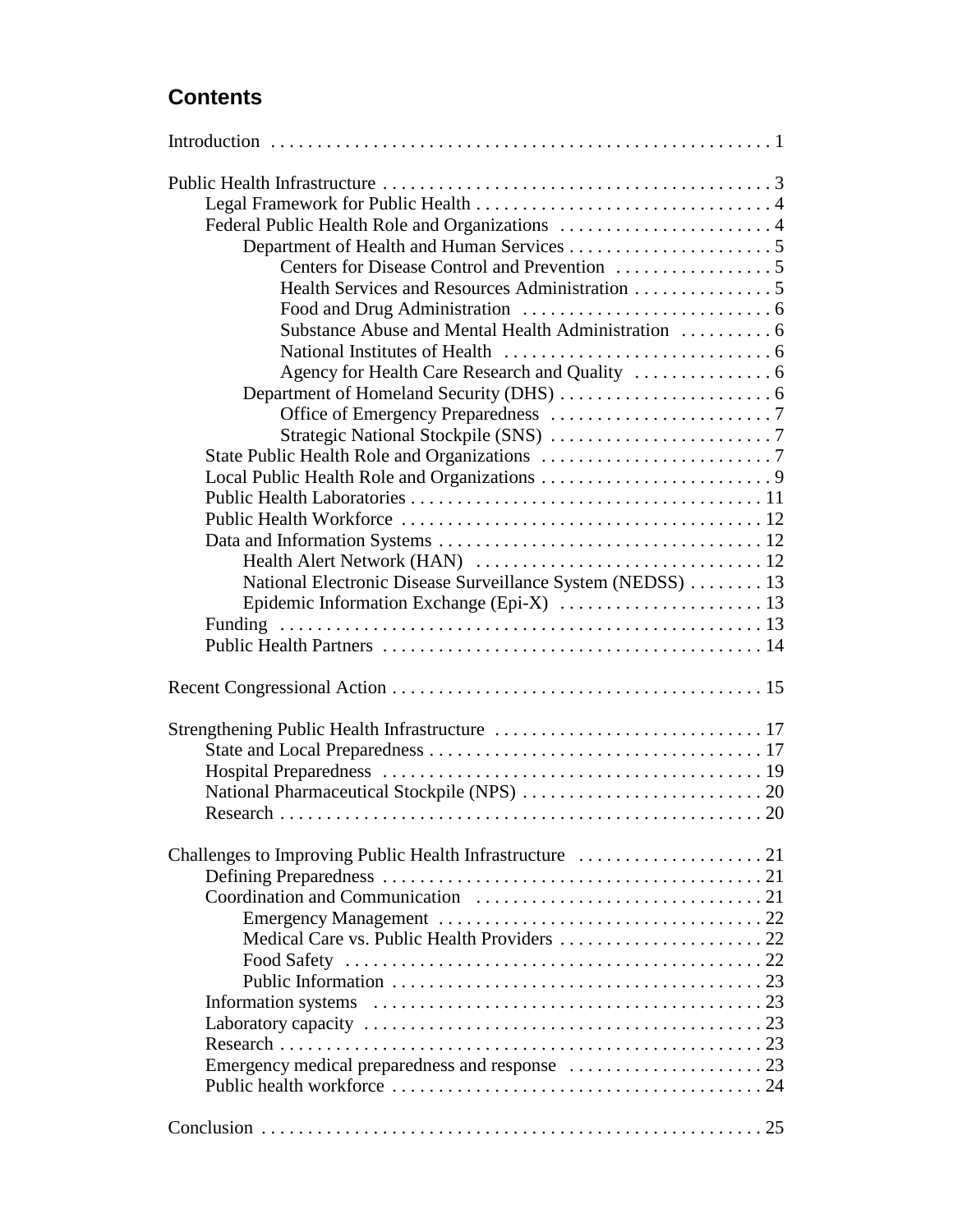# **List of Figures**

# **List of Tables**

| Table 1. Distribution of States by Delegation of Public Health |  |
|----------------------------------------------------------------|--|
|                                                                |  |
|                                                                |  |
|                                                                |  |
|                                                                |  |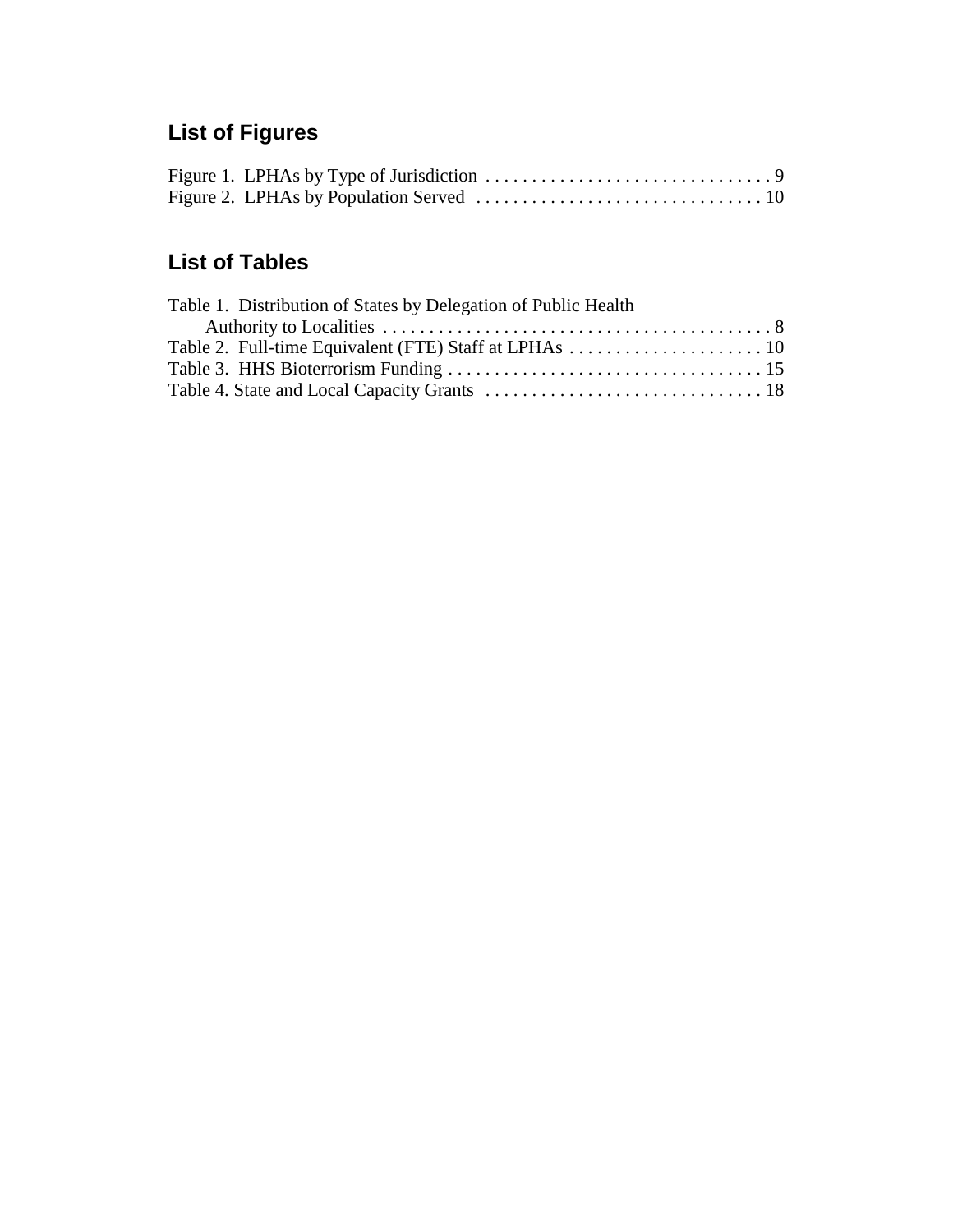# An Overview of the U.S. Public Health System in the Context of Bioterrorism

## **Introduction**

Bioterrorism poses a unique challenge to the medical care and public health systems. Unlike an explosion or chemical attack, which results in immediate and visible casualties, the public health impact of a biological attack can unfold gradually over time. Until a sufficient number of people arrive at emergency rooms and doctors' offices complaining of similar symptoms, there may be no sign that an attack has taken place. The speed and accuracy with which doctors and laboratories reach the correct diagnoses and report their findings to public health authorities has a direct impact on the number of people who become ill and the number that die. The Nation's ability to respond to a bioterrorist attack, therefore, depends crucially on the state of preparedness of its medical care systems and public health infrastructure.

 The public health system plays a central role in orchestrating and coordinating the response to a bioterrorist attack. The anthrax incidents in 2001 focused lawmakers' attention on the U.S. public health system. Lawmakers, along with the rest of the public, turned to public health officials for information about the symptoms of anthrax, the population at risk of exposure, the availability of preventive measures, and appropriate medical treatment. In addition, public health laboratories all over the country tested an unprecedented number of samples of suspected anthrax.

In general, reviews of the response of public health during the anthrax crisis have been mixed. However, it was actually a rather small scale incident and experts worry that had more people or more localities been affected, the public health system would have been overwhelmed. In addition, the anthrax incidents served to highlight potential problems that public health officials have worried about in recent years.<sup>1</sup>

Several reports and evaluations described problems with the public health system prior to the anthrax attacks. Among the problems cited were health department closures, outmoded technology and information systems, a public health workforce with inadequate training to address new threats or to adapt to new ways of doing things, poor communication among responsible parties, and inadequate

<sup>&</sup>lt;sup>1</sup> Institute of Medicine (IOM). *The Future of Public Health in the 21st* Century. The National Academy of Science, forthcoming, 2003. (Hereafter cited as IOM Report) Currently available at http://www.nap.edu/books/0309086221/html/.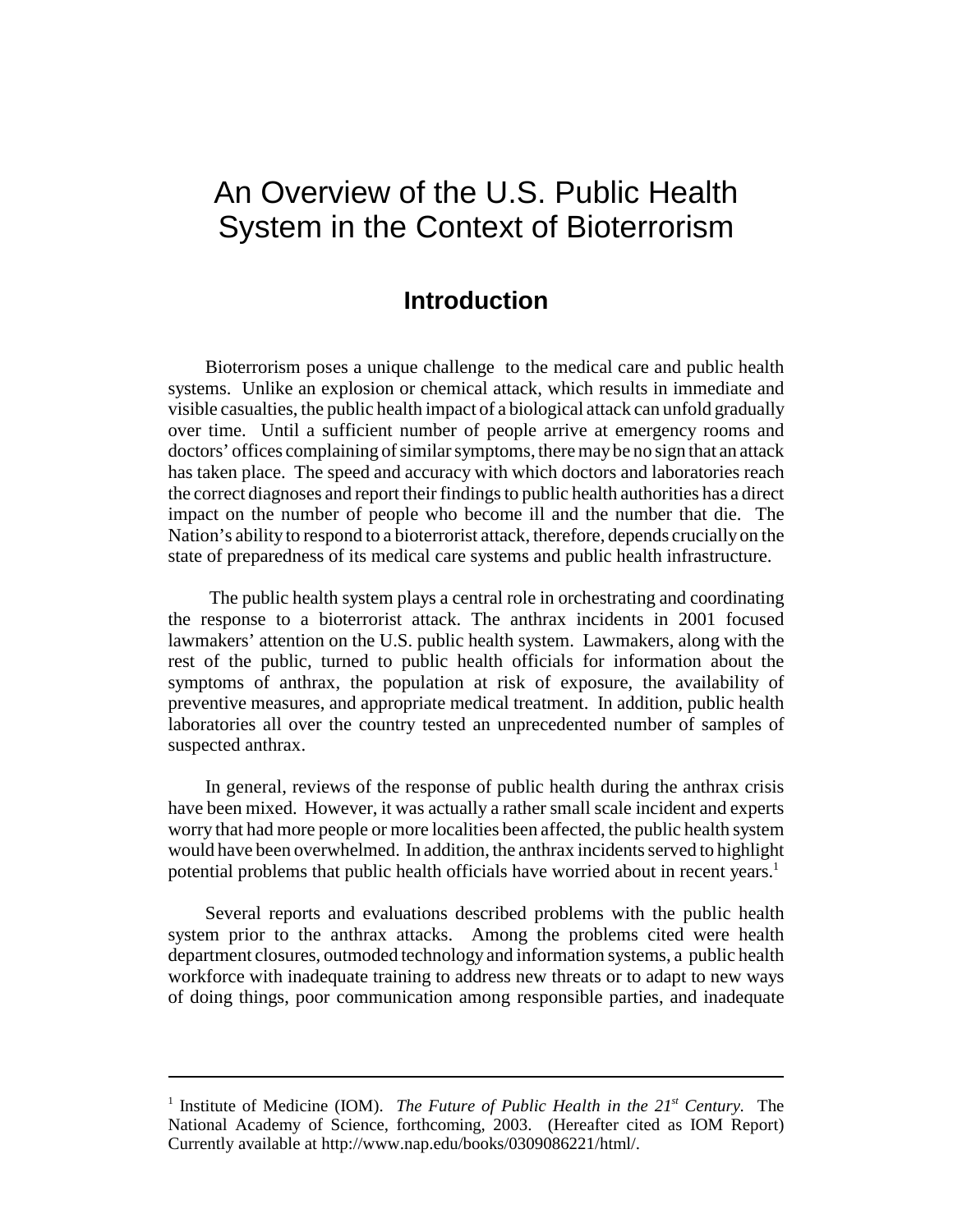capacity in hospitals and laboratories to respond to a mass casualty event.<sup>2</sup> The anthrax attacks demonstrated the seriousness of these problems.

 Among the explanations given for the deficiencies of the public health system are diffusion of responsibility for public health services across multiple government agencies and declining funding for their activities, the reduction in risk of infectious disease through imposition of sound sanitation practices and the development of vaccines in the early twentieth century, the rising importance of effective biomedical interventions to combat disease, and a shift in funding priorities to programs providing medical care to those with no other source of care.<sup>3</sup>

 Improving public health preparedness and response capacity is expected to offer protection not only from bioterrorist attacks, but also from naturally occurring public health emergencies. Public health officials are increasingly concerned about our exposure and susceptibility to infectious disease and food-borne illness because of global travel, increased volume of food imports, and the evolution of antibioticresistant pathogens. Public health experts argue that a strong infrastructure provides the capacity to prepare for and respond to both acute and chronic threats to the Nation's health, whether they are bioterrorism attacks, emerging infections, disparities in health status, or increases in chronic disease and injury rates.

Primary responsibility for public health rests with the states. However, the federal government plays an active role in public health by providing funding to states and localities, establishing national priorities, providing technical assistance, and coordinating knowledge dissemination.<sup>4</sup> Some have suggested that the threat of bioterrorism has made public health a national security issue and that the federal government should therefore play a stronger role. Others worry that a stronger federal role will reduce flexibility. They emphasize that events happen in localities, that localities have differing needs, and that they must have a strong role in resource allocation decisions.

While many in the public health community have welcomed the renewed interest in building a strong public health infrastructure, others worry that the emphasis placed on bioterrorism preparedness provides too narrow a focus to achieve a truly effective public health system that is responsive to all potential health hazards.

<sup>2</sup> See for example General Accounting Office, *Emerging Infectious Diseases: Consensus on Needed Laboratory Capacity Could Strengthen Surveillance*, GAO/HEHS-99-26, Feb. 1999; Amy E. Smithson, and Leslie-Anne Levy, Ataxia: The Chemical and Biological Terrorism Threat and the U.S. Response, Henry L. Stimson Center, Report no. 35, Oct. 2000; and *Local Public Health Agency Infrastructure: A Chartbook*, National Association of County and City Health Officials, Oct. 2001. (Hereafter cited as NACCHO Chartbook)

<sup>&</sup>lt;sup>3</sup> Eileen Salinsky, Public Health Emergency Preparedness: Fundamentals of the "System," *National Health Policy Forum Background Paper*, Apr. 3, 2002. (Hereafter cited as Salinsky NHPF Paper)

<sup>4</sup> Bernard J. Turnock, and Christopher Atchison, Governmental Public Health in the United States: The Implications of Federalism, *Health Affairs*, v. 21, no. 6, Nov./Dec. 2002, pp. 68- 78.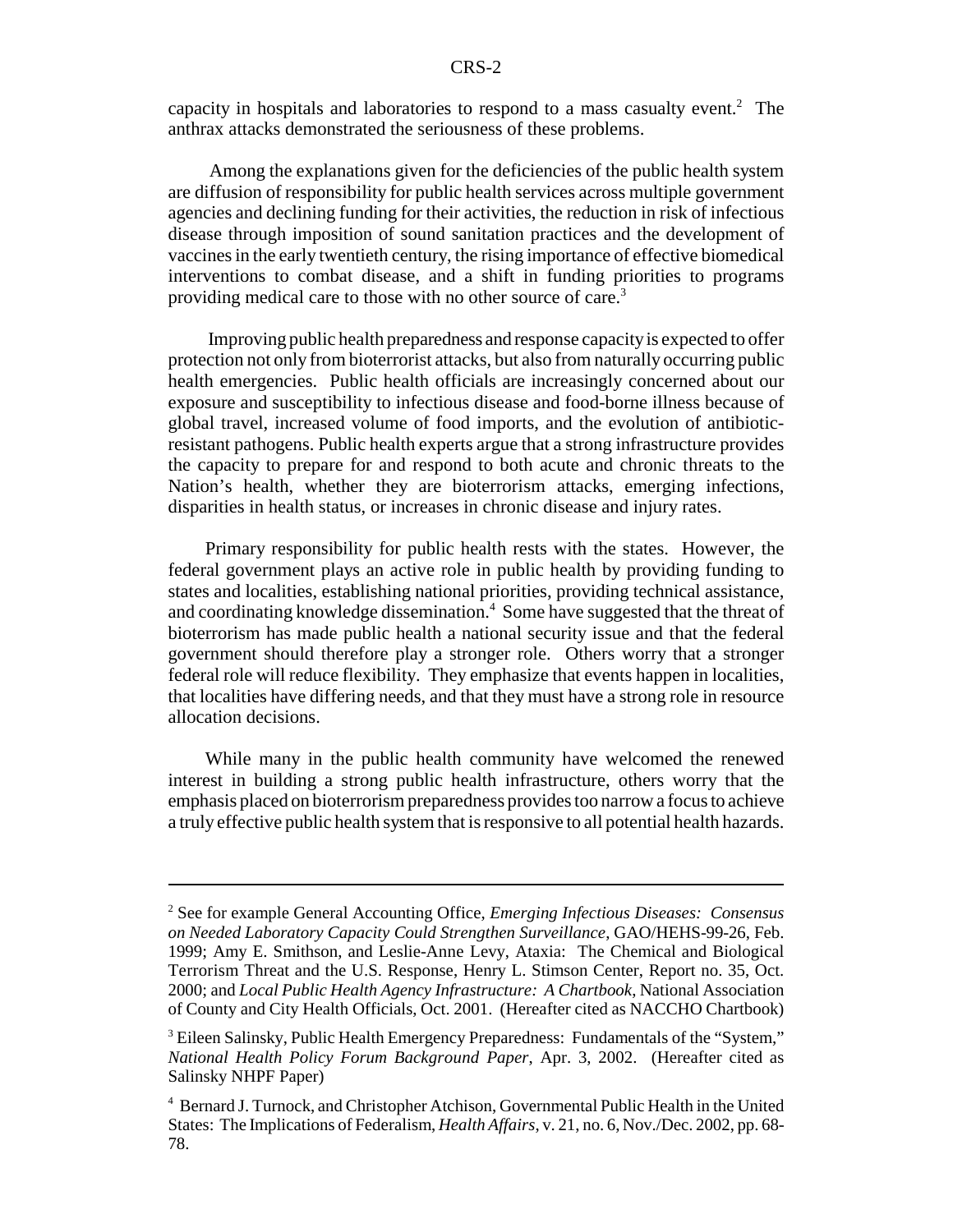In addition, the ability to sustain a newly improved infrastructure over time is of concern to many.

As Congress continues to deliberate on how best to prepare for a bioterrorist attack, information about the role of public health and the public health infrastructure becomes increasingly relevant. This report continues with two sections. The first provides an overview of the public health infrastructure. The second discusses the changes and improvement that are underway, and the issues and challenges inherent in improving public health preparedness.

## **Public Health Infrastructure**

The mission of public health, as defined by the Public Health Functions Steering Committee, is to promote physical and mental health and prevent disease, injury and disability.<sup>5</sup> The public health system includes a wide array of governmental and nongovernmental entities including:

- over 3000 county and city health departments and local boards of health,
- 59 State and territorial health departments,
- tribal health departments,
- $\bullet$  more than 160,000 public and private laboratories,<sup>6</sup>
- parts of multiple Federal departments and agencies,
- ! hospitals and other health care providers, and
- volunteer organizations such as the Red Cross.

Definitions vary but, in practical terms, the public health infrastructure is federal, state and local public health organizations and the resources they need to operate effectively.<sup>7</sup> These governmental organizations form "the nerve center of the public health system"and interact with a wide array of other partners to assure public health.<sup>8</sup> The public health workforce and data and information systems are key resources. Of course, funding is also necessary to provide resources.

 In the context of bioterrorism, some key functions of the public health infrastructure include using disease surveillance systems to detect outbreaks, conducting specialized laboratory tests to identify bioagents, using epidemiological

<sup>5</sup> U.S. Department of Health and Human Services (HHS), From *Public Health in America,* Public Health Functions Steering Committee, July 1995.

<sup>6</sup> HHS, Centers for Disease Control and Prevention, *Public Health's Infrastructure: A Status Report*, Prepared for the U.S. Senate Appropriations Committee, Mar. 2001. (Hereafter cited as CDC Infrastructure Status Report)

<sup>&</sup>lt;sup>7</sup> See Edward L. Baker, and Jeffrey Koplan, Strengthening the Nation's Public Health Infrastructure: Historic Challenge, Unprecedented Opportunity, *Health Affairs*, v. 21, no. 6, Nov./Dec. 2002.

<sup>8</sup> B.J. Turnock, *Public Health – What It Is and How It Works*, 2d.ed. (Gaithersburg, MD: Aspen Publishers, 2001).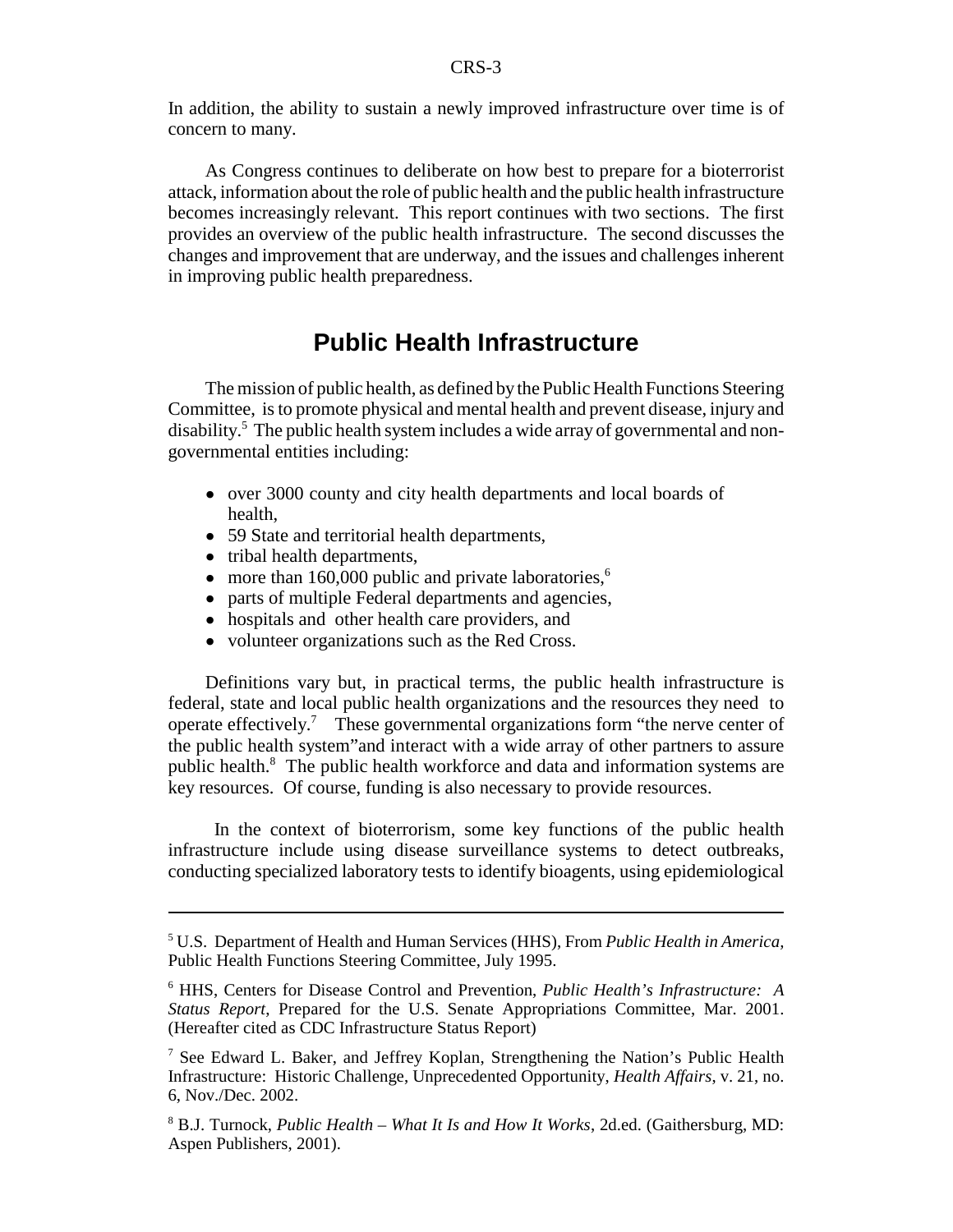methods to identify persons at risk, and using knowledge of disease processes in populations to determine appropriate responses (e.g. need for quarantine or decontamination, dissemination of medical treatment recommendations), and coordinating with other emergency response partners to establish effective response plans.

#### **Legal Framework for Public Health**

The federal government exerts a strong influence on public health practice through its ability to tax and spend and its responsibility for regulating interstate commerce. Through its power to regulate interstate commerce, the federal government can act to protect the environment, ensure food and drug safety, and promote occupational health and safety. The power to tax allows the federal government to encourage certain behaviors (e.g. deductibility of employee health insurance costs encourages employers to provide insurance) and to discourage others (e.g. raising the price of smoking through cigarette taxes). The federal government can also set conditions on the expenditure of federal funds. For example, states must set 21 as the minimum age for the legal consumption of alcohol in order to qualify for federal highway funds.

Federal public health statutes are largely contained in the Public Health Service Act, the Federal Food, Drug and Cosmetic Act, the National Environmental Policy Act, the Clean Air Act and other related statutes. In general, the Public Health Service Act authorizes the activities of the public health service agencies and creates important vehicles for federal funding of public health activities in states and communities. The Federal Food, Drug and Cosmetic Act authorizes the Food and Drug Administration (FDA) to directly regulate the safety of food and cosmetics and the safety and effectiveness of pharmaceuticals, biologics, and medical devices. The National Environmental Policy Act and related environmental statutes authorize the Environmental Protection Agency (EPA) to regulate the safety of the air, water, and the ecological system.<sup>9</sup>

Other provisions of the federal code apply under emergency circumstances when federal assistance to states and localities is needed. The Stafford Act establishes provisions for federal assistance to states in the event of a disaster. The act requires the governor of the affected state to request a declaration of a disaster and vests the president with the authority to make such a declaration and charge federal agencies to provide support to state and local efforts.

#### **Federal Public Health Role and Organizations**

A recently released report from the Institute of Medicine, *The Future of Public Health in the*  $21^{st}$  *Century*, identifies six main areas where the federal government plays a role in population health. The six areas are policy making, financing, public health protection, collecting and disseminating information about U.S. health and

<sup>&</sup>lt;sup>9</sup> Salinsky NHPF Paper.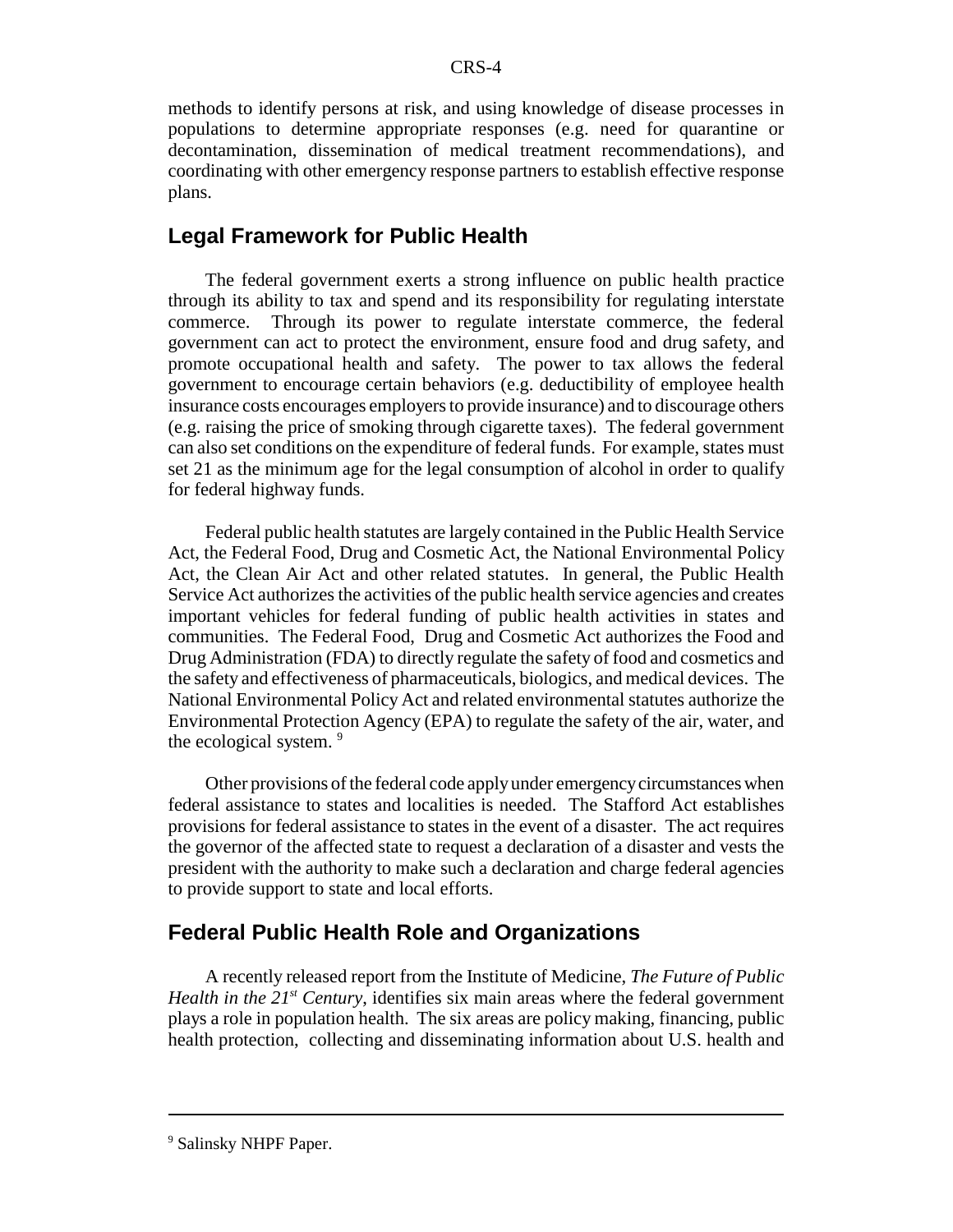health care delivery systems, capacity building for population health, and direct management of services.<sup>10</sup>

The Department of Health and Human Services (HHS) bears primary responsibility for most public health activities at the federal level. Some key activities are located in other departments such as the Environmental Protection Agency (EPA), the Department of Agriculture (USDA), the Department of Defense (DoD), and the Department of Veterans Affairs (VA). However, this paper will focus on federal activities in HHS because it is the locus of funding to improve public health capacity.

 **Department of Health and Human Services.** The newly formed Office of the Assistant Secretary for Public Health Emergency Preparedness within the Office of the Secretary (OS) directs and coordinates the implementation of HHS's bioterrorism programs and activities. Other public health agencies within HHS with responsibilities for bioterrorism preparedness and response include the Centers for Disease Control and Prevention (CDC), the Food and Drug Administration (FDA), the Health Resources and Services Administration (HRSA), the Substance Abuse and Mental Health Administration (SAMSHA), the National Institutes of Health (NIH), and the Agency for Healthcare Research and Quality (AHRQ).

*Centers for Disease Control and Prevention.* The CDC is the center of federal public health activities. The CDC works with states, localities, and other nations to detect, investigate, and prevent the spread of disease, to develop and implement prevention strategies, and to monitor the effect of environmental conditions on health. State and local public health agencies receive support from the CDC in a variety of ways, including financial assistance, training programs, technical assistance and expert consultation, sophisticated laboratory services, research activities, and standards development.<sup>11</sup> One of the key vehicles for support of state and local public health agencies is the state and local preparedness grant program established in 1999 and greatly expanded by the  $FY2002$  supplemental.<sup>12</sup> This program provides funding and guidance to states to assist them in upgrading state and local public health jurisdictions' capacity to prepare for and respond to bioterrorism, other outbreaks of infectious disease, and other public health threats and emergencies.

*Health Services and Resources Administration.* HRSA administers the state grant program to facilitate regional hospital preparedness planning and to upgrade the capacity of hospitals and other health care facilities to respond to public health emergencies–including the development of multi-tiered systems which enable local health care entities to triage, treat, stabilize and refer multiple casualties to identified centers for treatment. HRSA is also generally responsible for healthcare

<sup>&</sup>lt;sup>10</sup> IOM Report.

<sup>&</sup>lt;sup>11</sup> Salinsky, NHPF Paper.

 $12$  An amendment to the FY2002 Defense Department appropriations bill (P.L. 107-117) provided HHS with a total of \$2.8 billion for bioterrorism-related activities from emergency supplemental funds.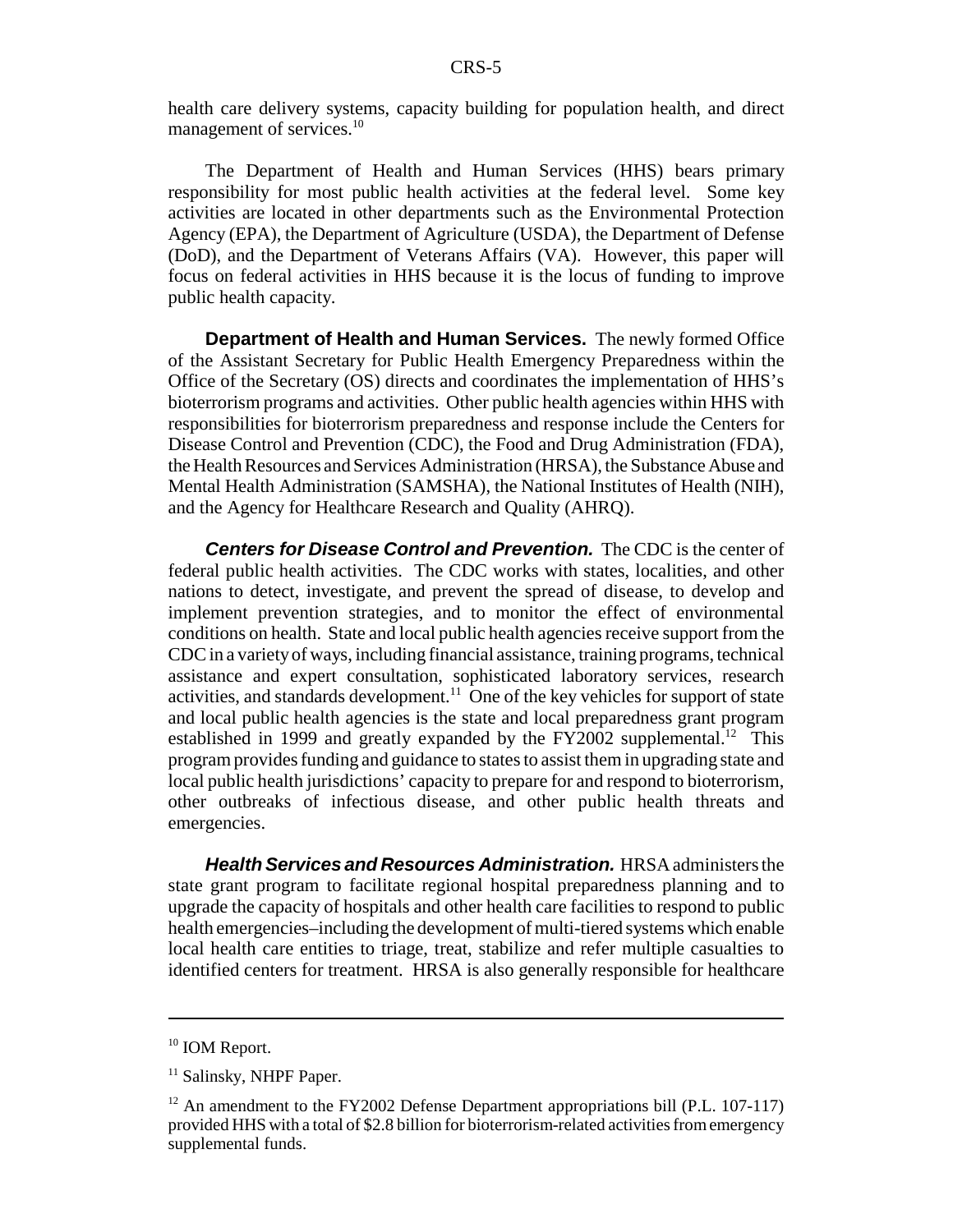workforce development –including funding for training in emergency medical and trauma services, as well as funding to improve medical school curricula in the area of bioterrorism recognition.

*Food and Drug Administration.* The FDA has responsibilities for ensuring the availability of safe and effective drugs, vaccines, blood products, medical devices, radiological products, and animal health products. The FDA also has responsibility for assuring the safety of the food supply and does so in partnership with the Department of Agriculture which is responsible for the safety of meat, poultry and processed egg products. FDA establishes guidance and regulatory requirements for assuring that food is not adulterated and ensures the safety and efficacy of all drugs used in food animals and feeds. The FDA is supported by 3000 state and local offices responsible for monitoring retail food establishments and their employees.

*Substance Abuse and Mental Health Administration.* SAMSHA is responsible for improving the Nation's health care capacity to provide prevention, diagnosis, and treatment services for substance abuse and mental illnesses. SAMSHA's role in bioterrorism preparedness is to plan for the mental health consequences of terrorist attacks and other major disasters.

*National Institutes of Health.* The NIH conducts and supports biomedical research, including research targeted at the development of rapid diagnostics and new and more effective vaccines and antimicrobial therapies. Within NIH, the National Institute of Allergy and Infectious Diseases (NIAID) bears primary responsibility for bioterrorism-related research. The anthrax attacks of Fall 2001 uncovered unmet needs for tests to rapidly diagnose, vaccines and immunotherapies to prevent, and drugs and biologics to cure disease caused by agents of bioterrorism. In February 2002, NIAID announced its strategic research plan which is directed at supporting research needed to understand the pathogenesis of the agents of bioterrorism and the host response to them and to translate that knowledge into useful interventions and effective diagnostic tools for an effective response.<sup>13</sup>

*Agency for Health Care Research and Quality.* AHRQ sponsors and conducts research designed to improve the quality of health care. In the area of bioterrorism, AHRQ's research focuses particularly on improving the clinical preparedness of health care providers. For example, the agency has studied how best to communicate with physicians and other private health care providers in the event of a public health emergency and has assessed the most effective methods for training physicians about bioterrorist threats.

**Department of Homeland Security (DHS).** The Homeland Security Act (P.L. 107-296) leaves most public health activities in HHS. The exceptions are the Office of Emergency Preparedness (OEP) and the National Pharmaceutical Stockpile (renamed the Strategic National Stockpile) which are moved to the Emergency

<sup>13</sup> NIAID, *NIAID Strategic Plan for Biodefense Research*, NIH, Feb. 2002.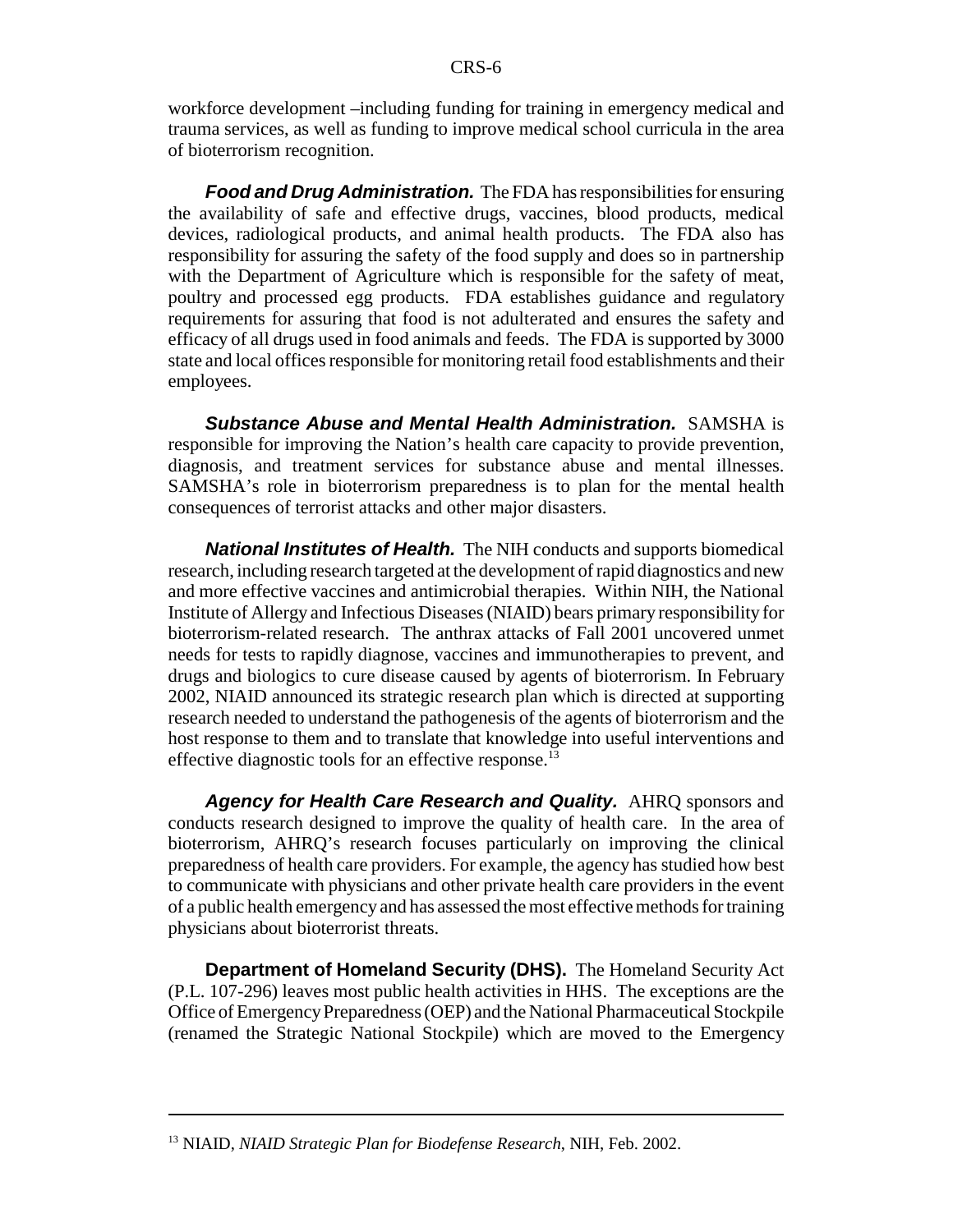Preparedness and Response Directorate (EPR) of DHS.<sup>14</sup> The EPR's mission is to improve the Nation's capability to reduce losses from all disasters, including terrorist attacks.15 In addition, P.L. 107-296 directs the Secretary of HHS to collaborate with the Secretary of DHS in setting priorities for human-health related countermeasures research and development and for all public-health related activities to improve state, local and hospital preparedness and response.

*Office of Emergency Preparedness.* OEP manages the National Disaster Medical System (NDMS) and the Metropolitan Medical Response System (MMRS). The NDMS was established to provide medical care and hospitalization in the event a disaster overwhelms local emergency services. It is a partnership of four federal agencies (HHS, DoD, VA, and the Federal Emergency Management Agency  $(FEMA)$ , state and local governments and the private sector.<sup>16</sup> The primary focus of the MMRS is to develop or enhance existing emergency preparedness systems in metropolitan areas to manage effectively a large-scale public health emergency. The goal is to coordinate the efforts of local law enforcement, firefighters, hazardous materials cleanup (HAZMAT) teams, EMS, hospital, public health and other personnel to improve response capabilities such as early identification of specific hazards, protection of the public from dangerous exposures, mass patient care and fatality management, and environmental safety. Enhanced metropolitan response systems typically cost about \$2.5 million and are jointly funded by HHS and local governments, with funding primarily coming from local governments. As of July, 2002, 122 cities were part of the MMRS.<sup>17</sup>

*Strategic National Stockpile (SNS).* The SNS includes pharmaceuticals, vaccines, and other medical supplies that can be deployed in the event of a bioterrorist attack or any other public health emergency. The stockpile has two components: (1) Push Packages, each consisting of 50 tons of preassembled medical supplies, which can be delivered to any location in the country within 12 hours; and (2) Vendor Managed Inventory packages, which are tailored to provide medical supplies specific to a suspected or confirmed biological or chemical agent.<sup>18</sup>

#### **State Public Health Role and Organizations**

States have primary responsibility for protecting the health and welfare of their citizenry. In general, all states have public health statutes that provide public health authorities with the power to collect data, license businesses, health care delivery facilities, physicians and other providers, conduct inspections, and engage in

 $14$  According to the DHS Reorganization Plan released by the Administration on Nov. 25, 2002, OEP and the Strategic National Stockpile will be transferred to DHS on Mar. 1, 2003.

<sup>15</sup> For a summary of EPR's mission and components, see CRS Report RS21367, *Emergency Preparedness and Response Directorate in the Department of Homeland Security* by Keith Bea, William Krouse, Daniel Morgan, Wayne Morrissey, and C. Stephen Redhead.

<sup>&</sup>lt;sup>16</sup> For more information on the NDMS, go to [http://ndms.dhhs.gov].

<sup>&</sup>lt;sup>17</sup> HHS, Press Release, July 2002. For more information, go to [http://mmrs.hhs.gov].

<sup>&</sup>lt;sup>18</sup> For more information, go to [http://www.cdc.gov.nceh/nps].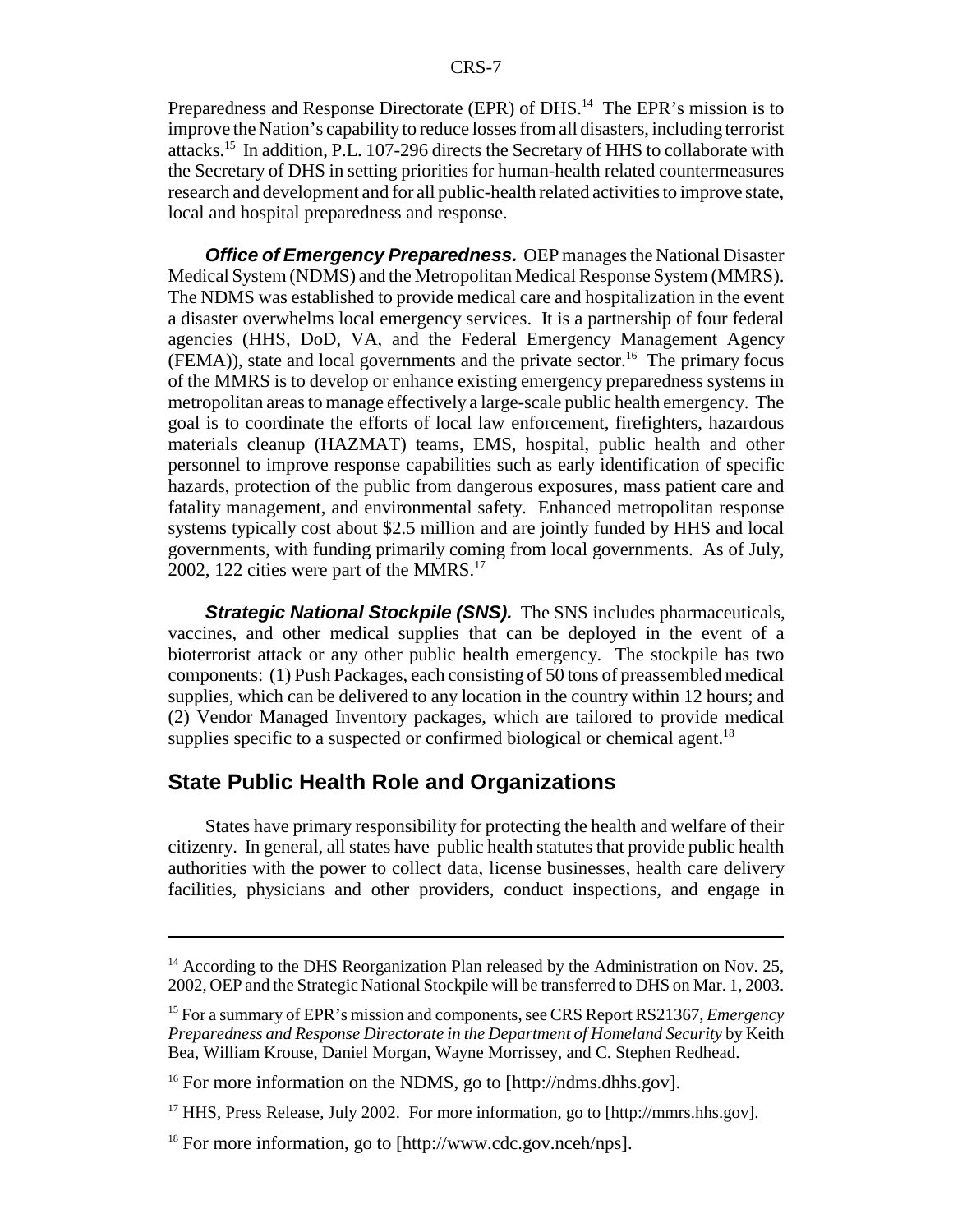enforcement activities (including control of persons and property). However, states differ a great deal in size, population, risks, needs and capabilities and in how they organize the provision of public health services.

Many states deliver public health services through multiple state agencies. Thirty-five states have free-standing state health agencies, while in other states public health is part of a larger agency that is responsible for a wide range of activities (for example, human services).<sup>19</sup> Important aspects of public health, such as environmental health and emergency medical services (EMS), may be housed outside the state's primary public health agency. In 36 states, the environmental health agency is separate from the state health agency. Emergency medical services are commonly found in the public safety department or governed by a separate EMS authority or board when they are not housed in the state public health agency.

States differ in the amount of authority they delegate to local governments. Some states provide local governments with very little authority, while others offer local jurisdictions "home rule" over public health matters. Delegation of public health authority can be classified into three categories: 1) a centralized approach in which states have extensive legal and operational control over local authorities, 2) a decentralized approach in which local governments are delegated significant control, and 3) a hybrid approach in which some public health responsibilities are provided directly by the state, while others are assumed by the localities. Table 1 shows the distribution of states by category.

| Centralized   | AR, DE*, FL, HI*, LA, MS, NM, RI*, SC, VA, VT*                                            |
|---------------|-------------------------------------------------------------------------------------------|
| Decentralized | AZ, CO, CT, ID, IN, IA, ME, MO, MT, NE, NV, NJ,<br>ND, OR, UT. WA, WI                     |
| Hybrid        | AL, AK, CA, GA, IL, KA, KY, MD, MA, MI, MN, NH,<br>NC, NY, OH, OK, PA, SD, TN, TX, WV, WY |

#### **Table 1. Distribution of States by Delegation of Public Health Authority to Localities**

**Source:** Salinsky NHPF Paper.

\* State-run systems that do not classify their field offices as local health departments.

Both the location of public health activities within state government and the extent of delegation to localities may be important factors in determining the speed with which state and local public health are able to adapt to new priorities. These factors can have a large effect on the speed with which new guidance from the federal government is incorporated into agency budgets and passed through to localities. For example, if a general state hiring freeze is in effect, the proximity of the state public health officer to the state's governor can make a big difference in how soon an exemption for hiring specialized staff for bioterrorism preparedness gets considered.

<sup>&</sup>lt;sup>19</sup> Salinsky NHPF Paper.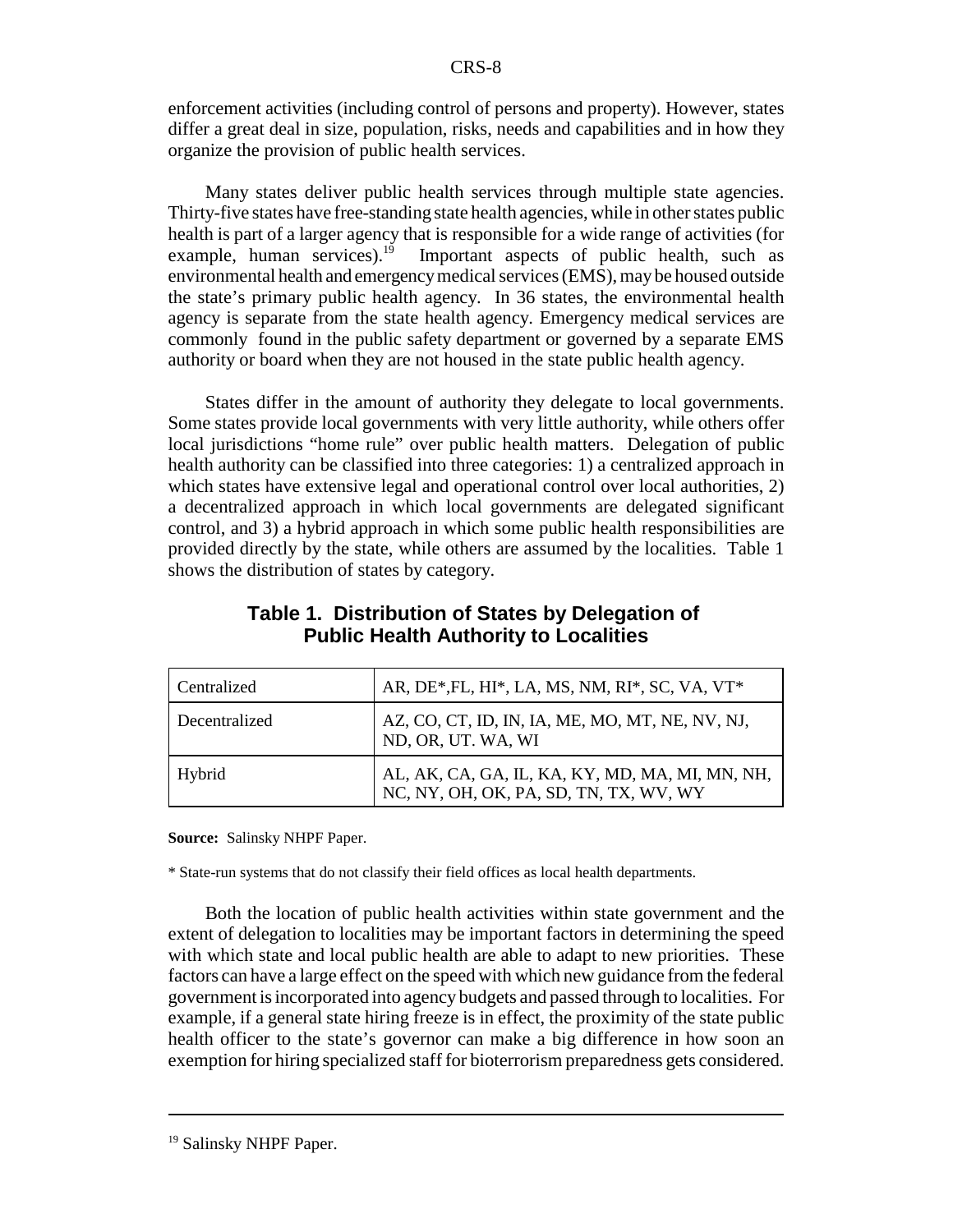States also differ in how long they have focused on bioterrorism. A number of states received funding under CDC's Bioterrorism Initiative beginning in 1999 for a variety of different capacity building activities. While state governments vary in both the breadth and depth of services they cover and the degree to which they delegate to local governments, they, nevertheless, tend to play certain key roles in public health emergency preparedness and response. Except in the largest metropolitan local public health departments, local public health officials will generally turn to state personnel and capacity for providing advanced laboratory capacity and epidemiological expertise and serving as a conduit for federal assistance.

#### **Local Public Health Role and Organizations**

The role and organization of local public health varies tremendously across the United States. However, in general local public health departments are in the front line in responding to public health emergencies. The diversity in local public health organizations (LPHAs) can be illustrated with a few statistics from a recent survey of local public health infrastructure conducted by the National Association of City and County Health Officers (NACCHO).<sup>20</sup> This variation may have important implications for considering how best to improve public health preparedness.

**Figure 1** shows the distribution of local public health agencies (LPHAs) by type of jurisdiction. The most common arrangement is a LPHA serving a single county,



Source: NACCHO Chartbook. October, 2001

**Figure 1. LPHAs by Type of Jurisdiction** types of jurisdictions. County LPHAS range in size from small rural counties to large metropolitan ones such as Los Angeles County. County LPHAs may or may not serve all geographic areas within the county–for example, a city within a county may be served by its own municipal LPHA. City public health agencies may serve small cities or large urban areas such as Kansas City, MO, or New York City. In some cases, a city and its surrounding county join together to form one city-county LPHA. Township health departments are usually located in states with

but 40% of LPHAs serve other

strong "home-rule" or "town-meeting" political systems such as Connecticut, Massachusetts, and New Jersey. Finally, multi-county health departments serve more than one county and often span large geographic areas in the western United States. Multi-county LPHAs also include regional or district LPHAs whose health directors may report to multiple county boards of health.

<sup>&</sup>lt;sup>20</sup> NACCHO Chartbook.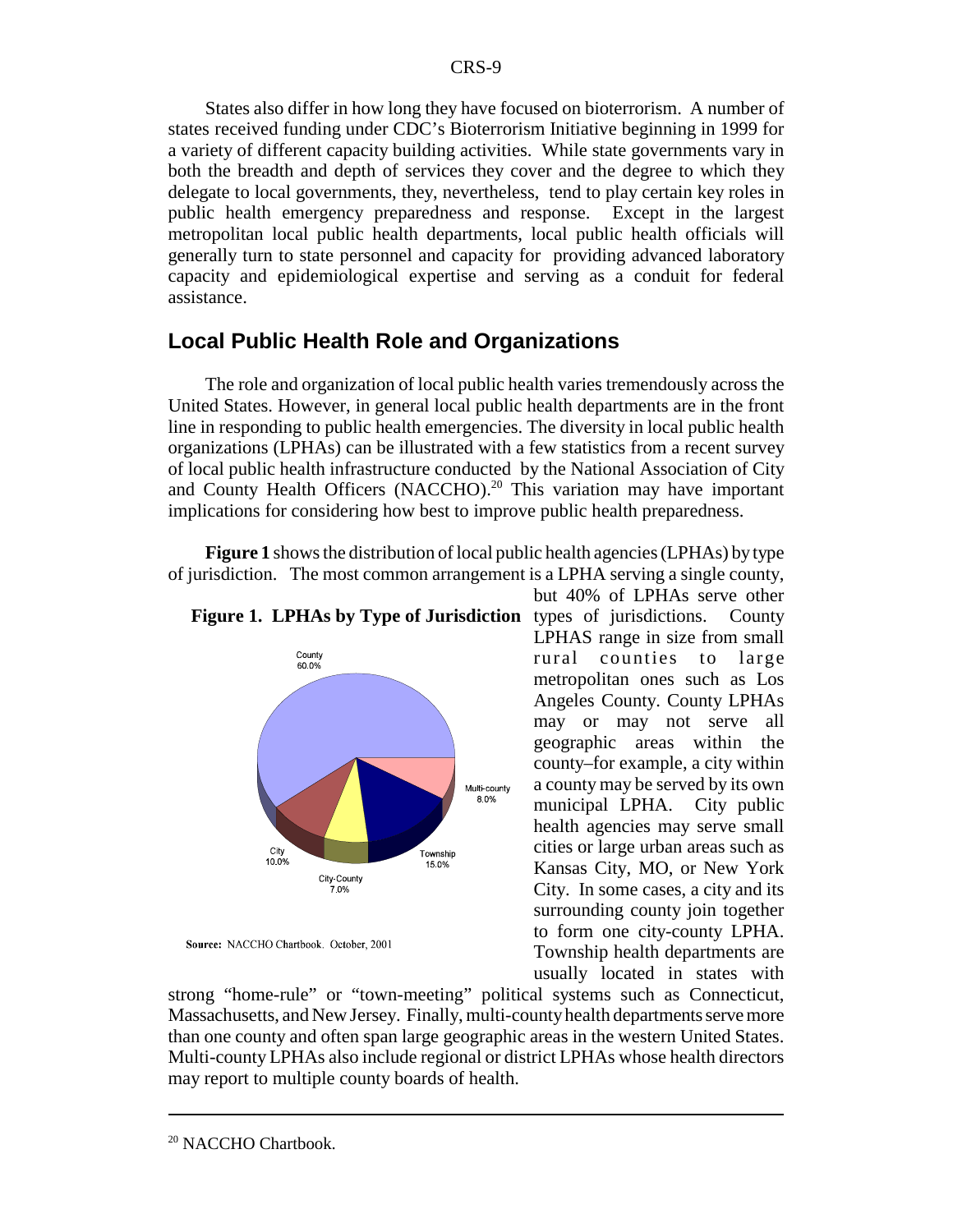**Figure 2** shows the distribution of LPHAs by population served. Over twothirds of LPHAs serve jurisdictions with fewer than 50,000 people. In contrast, 4% of LPHAs serve jurisdictions with populations of 500,000 or more. Not surprisingly, the number of workers employed by LHPAs also varies tremendously.



**Figure 2. LPHAs by Population Served**

**Table 2** shows both the average and median number of full-time equivalent (FTE)staff for metropolitan and nonmetropolitan LPHAs. The average staff of a metropolitan LPHA is 108 FTEs. However, half of metropolitan LPHAs have 28 or fewer FTEs. In nonmetropolitan areas, the average number of FTEs is 31, but half of the LPHAs have 13 or fewer FTEs. Administrative and clerical staff, environmental health specialists and public health nurses are the occupational

categories most commonly used by LPHAs to describe the staff they employ. The training and education of workers in these positions varies tremendously and occupational titles do not always reflect professional public health training or degrees in a particular discipline.

|             | Metro LPHAs | Non-metro LPHAs |
|-------------|-------------|-----------------|
| Mean FTEs   | 108         |                 |
| Median FTEs | ററ          |                 |

**Table 2. Full-time Equivalent (FTE) Staff at LPHAs**

**Source**: NACCHO Chartbook.

The scope of services that LPHAs are responsible for also varies. In some areas, LPHAs run county hospitals, while in others, the LPHA is only responsible for septic systems and restaurant inspections. The most common bioterrorism-related programs and services provided by LPHAs include epidemiology and surveillance, communicable disease control measures, food safety, and restaurant inspections. The NACCHO survey shows that over 70% of LPHAs provide: adult and child immunizations, tuberculosis testing, community assessment, community outreach and education, environmental health services, and health education.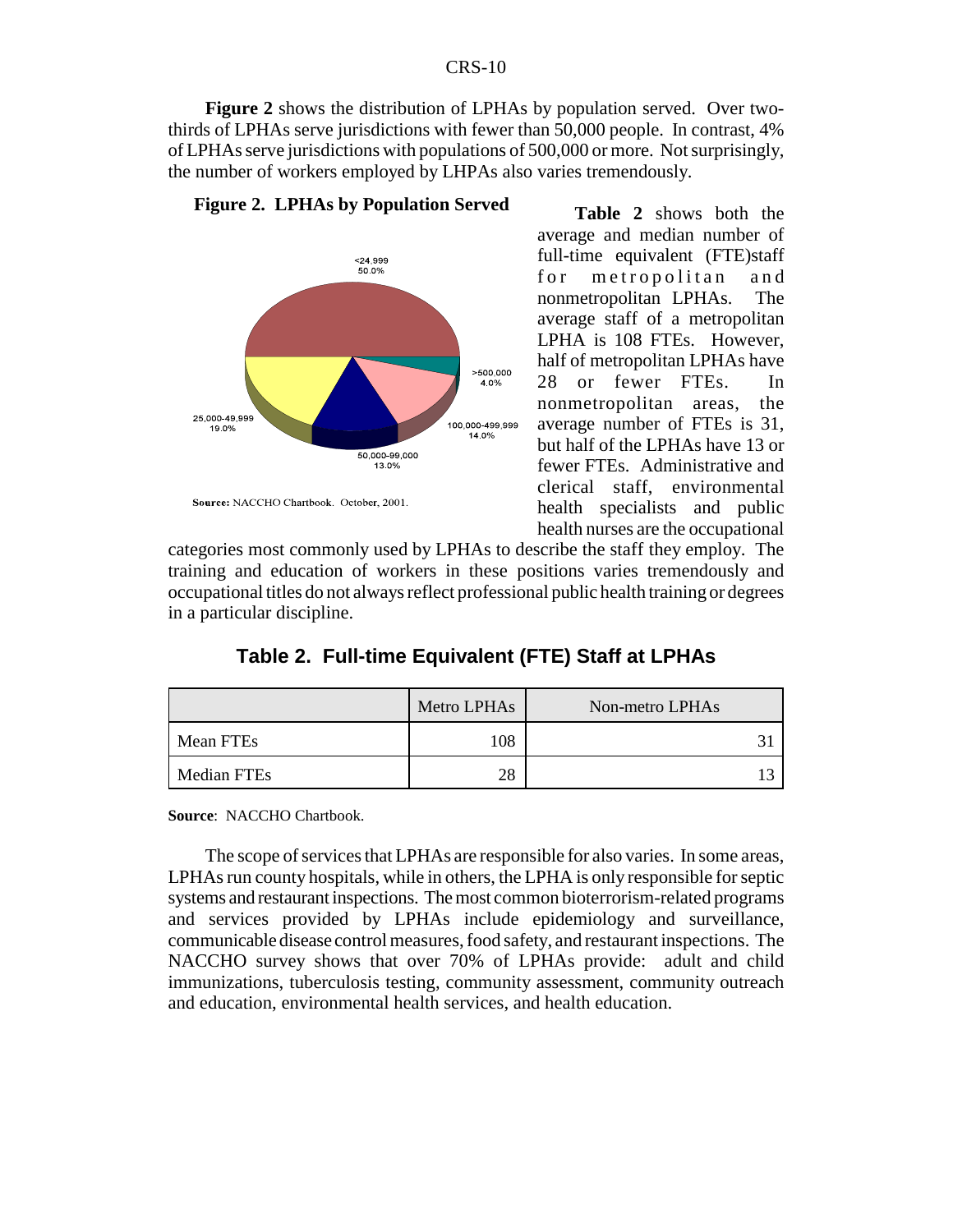## **Public Health Laboratories**

Public health laboratories are a special sub component of federal, state, and local public health organizations. Laboratories are a critical component of early detection. Identification of a specific pathogen often requires specific testing protocols using specific reagents and sometimes specialized equipment. In addition, special safety procedures (such as working under an exhaust hood) must be used with certain pathogens–particularly those in aerosol form. Most clinical laboratories are not set up to identify the pathogens likely to be used in a bioterrorist attack.

CDC, in cooperation with the Association of Public Health Laboratories and the FBI, has established a multi-level Laboratory Response Network (LRN) which includes local, state and federal laboratories and facilitates sample collection, transport, testing, planning for the capacity to handle a sudden large increase in samples, and training for laboratory readiness to identify CDC-designated critical biological agents.<sup>21</sup> Currently, all 50 state public health laboratories are registered members of the LRN. Membership in the LRN gives laboratories access to standard protocols for testing and for sample preparation and care that preserves the chain of custody and maintains a sample's viability for later testing.

Clinical and public health laboratories in the LRN are identified by increasing levels of sophistication labeled from Level A through Level D. A lab's designation depends on the biosafety level of its physical facilities and its ability to perform certain types of tests.<sup>22</sup> The minimum requirements for Level A are having a certified biological safety cabinet and the ability to rule out specific agents and to forward samples to higher level laboratories for further testing. Most hospital and local public health labs are Level A . Most state public health labs are Level B or C. Level B labs maintain Biosafety Level 2 facilities and have the proficiency to adequately process environmental samples, to identify specific agents and perform confirmatory and antibiotic susceptibility testing. Level C labs are another step up in Biosafety Level and in the sophistication of the tests they are capable of performing (e.g. nucleic acid amplification, molecular typing and toxicity testing). Level D Labs are the most secure and sophisticated. CDC maintains a Level D lab and is the designated lab for bioterrorism events affecting civilian populations.

<sup>21</sup> HHS, Centers for Disease Control and Prevention, *The Public Health Response to Biological and Chemical Terrorism: Interim Planning Guidance for State Public Health Officials*, July 2001.

<sup>&</sup>lt;sup>22</sup> Biosafety levels describe the combinations of standard and special laboratory practices, safety equipment, and facilities recommended for work with a variety of infectious agents in various laboratory settings. There are four biosafety levels described by CDC in the May 1999 ed. of *Biosafety in Microbiological and Biomedical Laboratories*, 4<sup>th</sup> ed.,GPO, Washington, 1999.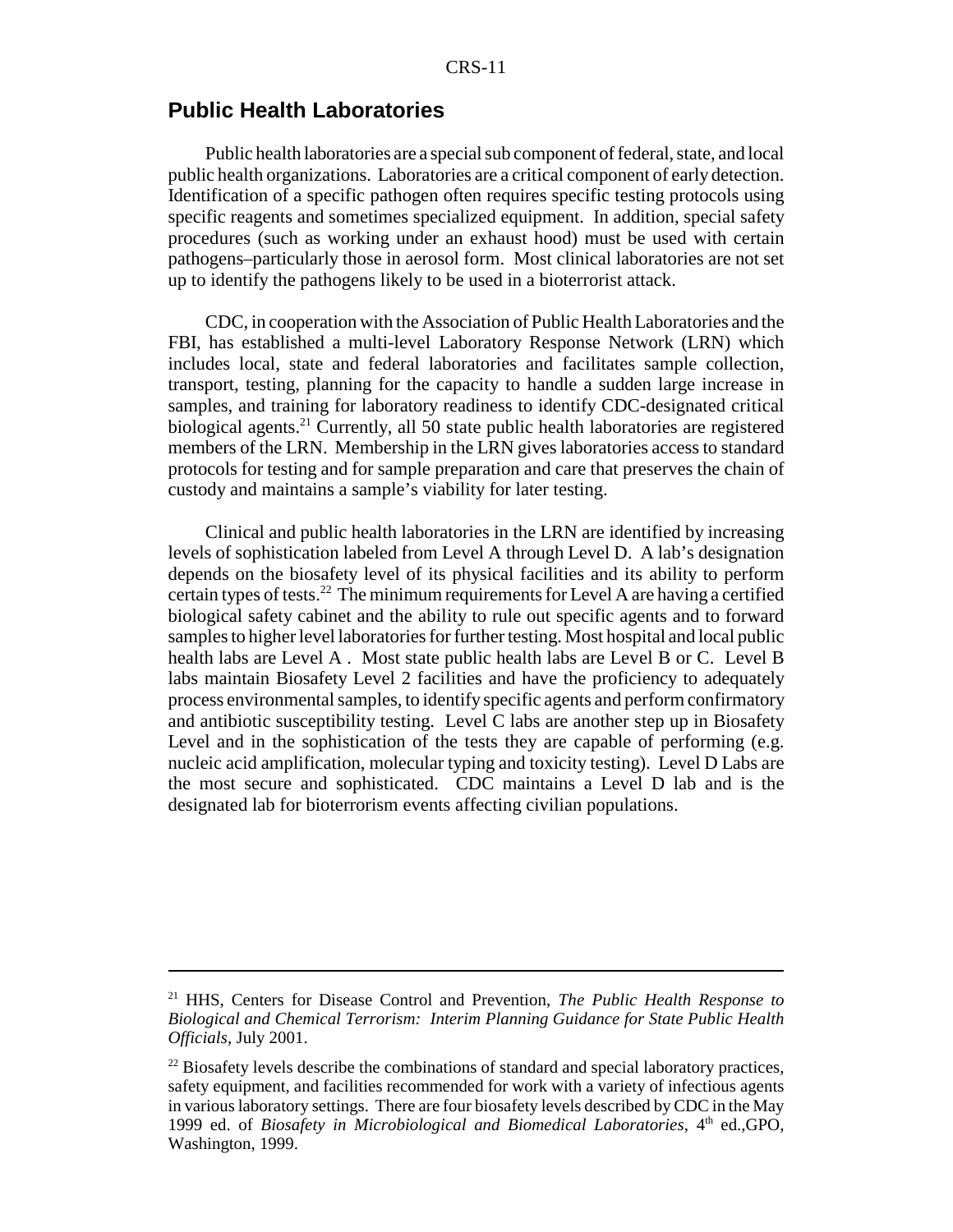#### **Public Health Workforce**

Recent attempts to enumerate the public health workforce yield estimates of roughly 450,000 employed workers deployed approximately evenly at the local, state, and national levels.<sup>23</sup> The public health workforce encompasses a wide range of professional disciplines and occupations. Some of the most common are physicians, nurses, environmental specialists, laboratorians, health educators, disease investigators, outreach workers and managers. Professional public health training includes studies in biologic sciences, epidemiology, biostatistics, environmental health science, and health services administration. Estimates from a 1989 HRSA study show that only 44% of public health workers had formal, academic training in public health.24 As of 1997, 78% of local health department executives did not have graduate degrees in public health.25

## **Data and Information Systems**

Data and information systems are important components of the public health infrastructure because of the need to manage and analyze large amounts of information and the need to communicate quickly and accurately with a wide range of other entities. Data and information systems encompass disease surveillance systems, epidemiological analysis and communication systems. These systems are currently a hodgepodge of paper, telephone and computer-based systems. For example, only half of state, local and territorial health departments had full internet connectivity on October 4, 2001, when the first anthrax case was reported. Another 20% lacked e-mail capacity and so were unable to receive electronic updates regarding the anthrax events.<sup>26</sup>

CDC, along with partners from the state and local public health community, have initiated several programs to implement recommendations from the National Committee on Vital and Health Statistics and others to move toward a National Health Information Infrastructure.<sup>27</sup> These programs are described briefly below.

**Health Alert Network (HAN).** The Health Alert Network (HAN) is a nationwide, integrated information and communications system serving as a platform for distribution of health alerts, dissemination of prevention guidelines and other information, distance learning, national disease surveillance, and electronic laboratory reporting. The HAN program is managed by CDC and is also designed to provide resources for building information technology capacity within local public health departments. Currently, all 50 states, the District of Columbia, eight

<sup>23</sup> HHS, Health Resources and Services Administration, Bureau of Health Professions, *The Public Health Workforce: Enumeration 2000*, Dec. 2000. Available at [http://bhpr.hrsa.gov/healthworkforce/reports/default.htm].

<sup>&</sup>lt;sup>24</sup> CDC Infrastructure Status Report.

 $25$  Ibid.

 $26$  IOM Report, p. 136.

<sup>27</sup> IOM Report.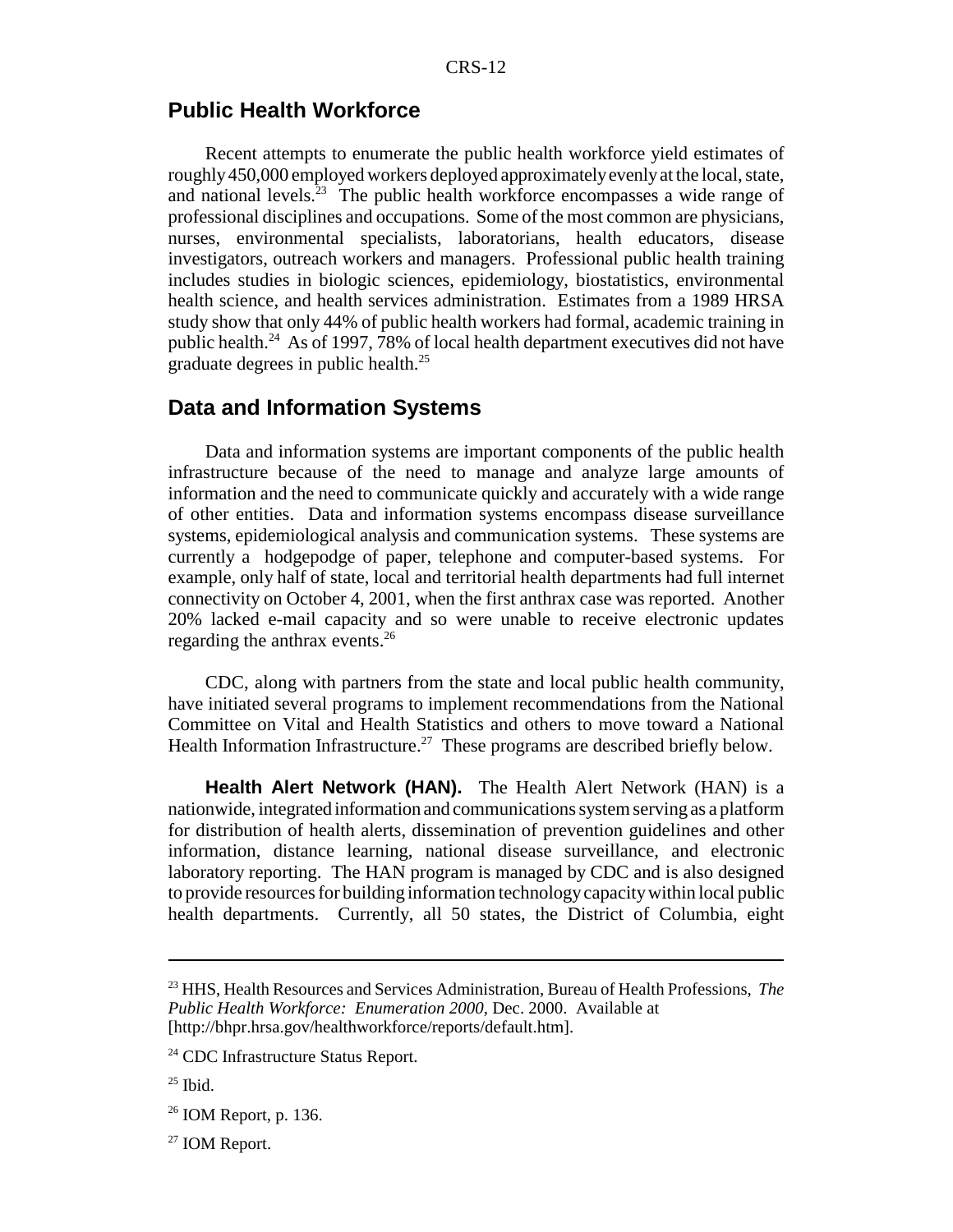territories, two-thirds of U.S. counties and major hospital networks and health organizations are connected to HAN. The information technology capacity improvements generated through the HAN program allow states and localities to improve communication with CDC and each other for a range of activities.

**National Electronic Disease Surveillance System (NEDSS).** The goal of NEDSS is to have integrated surveillance systems that can transfer appropriate public health, laboratory, and clinical data efficiently and securely over the internet.<sup>28</sup> To accomplish this goal, NEDSS promotes the use of data and information standards which are necessary for the development of efficient, integrated and interoperable surveillance systems at federal, state and local levels.<sup>29</sup>

**Epidemic Information Exchange (Epi-X).** The Epi-X system allows secure, Web-based communications among federal, state and local epidemiologists, laboratories and other members of the public health community. It also provides the capacity for instant notification about urgent public health events and a searchable database with information on outbreaks and unusual health events.<sup>30</sup>

## **Funding**

Funding for public health comes from a variety of sources including local, state and federal government programs, grants from foundations, reimbursements from insurance companies, and patient and regulatory fees. As noted above, huge differences exist in the scope of activities, size of population served and organization of the governmental public health infrastructure at the state and local levels. Differences in defining public health activities and in accounting practices make it difficult to gather systematic and comparable national information on public health expenditures from all sources. One specific difficulty involves counting all expenditures related to a common set of public health activities (for example, environmental health) regardless of where they are in the governmental structure. Another particularly difficult problem is separating expenditures and receipts for direct medical care services to individuals from those for general population-based services.

Given the difficulty of measuring public health expenditures, it is not surprising that estimates from different sources yield different results. Recently published estimates based on National Health Account (NHA) data show total federal, state and local public health expenditures of \$17.1 billion for  $2000$ .<sup>31</sup> Federal spending accounted for 28% of the total with state and local spending making up the remaining 72%. In these estimates, NHA data were adjusted in an attempt to include only

<sup>&</sup>lt;sup>28</sup> John R. Lumpkin and Margaret S. Richards, Transforming the Public Health Information Infrastructure, *Health Affairs*, v. 21, no. 6, Nov./Dec. 2002. (Hereafter cited as Lumpkin *Health Affairs* article)

<sup>&</sup>lt;sup>29</sup> For more information on NEDSS, go to: [http//:www.cdc.gov/nedss/index.htm ].

<sup>&</sup>lt;sup>30</sup> IOM Report.

<sup>&</sup>lt;sup>31</sup> Senator Bill Frist. Public Health and National Security: The Critical Role of Increased Federal Support, *Health Affairs*, v. 21, no. 6, Nov./Dec. 2002.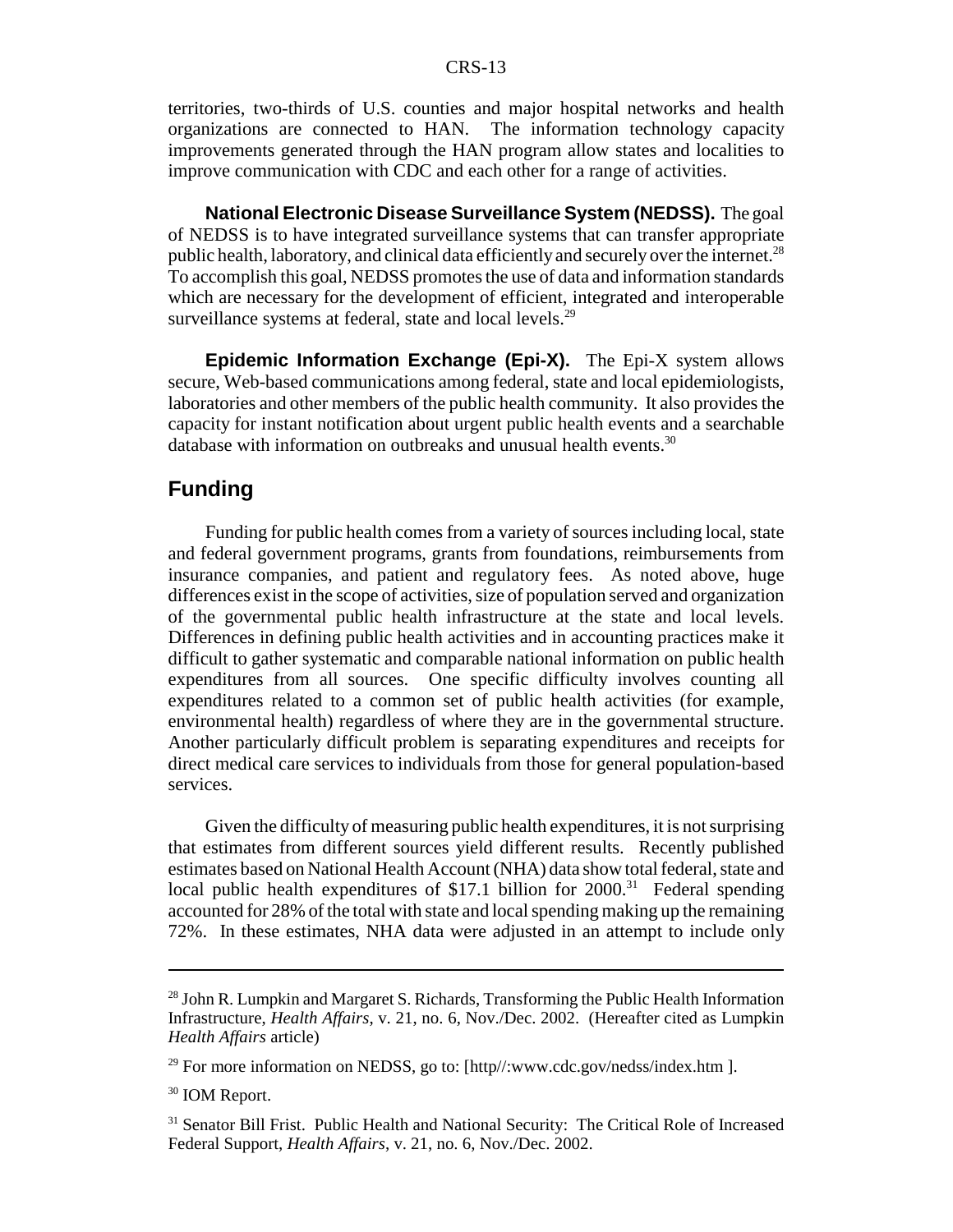funding for population-based services. In contrast, estimates from a state-sponsored survey of nine states done in the early 1990's showed that 50% of spending for population-based public health activities came from states, while 32% came from federal sources and 18% came from local sources.<sup>32</sup>

A separate analysis of local health agency funding sources shows that, on average, 44% of LPHA funding came from local sources while 30% came from state sources including pass-throughs of federal funding. An additional 3% of funding came directly from the federal government to LPHAs and 19% came from fees or service reimbursement.<sup>33</sup> Metropolitan LPHAs tend to receive a larger share of funding from local sources than non-metropolitan LPHAs.

HHS has provided support to a collaborative effort among state and local public health associations to explore methods to measure actual public health expenditures at the state and local level. Initial feasibility studies show some promise, but no systematic accounting is currently conducted on a regular basis.<sup>34</sup>

#### **Public Health Partners**

Many entities beyond the governmental public health infrastructure play important roles in protecting the public's health. Physicians and other clinical care practitioners and hospitals are two key partners. During routine times, private-sector physicians and other providers can support the public health system by reporting occurrences of certain diseases, by implementing public health recommendations for preventive treatment and patient education and by participating in emergency planning exercises. In a public health emergency, much of any needed medical treatment will be provided by private-sector physicians and other providers subject to the overall coordination of public health officials. Hospitals have disease reporting and public education responsibilities and also provide emergency medical treatment capacity in the event of a public health emergency involving mass casualties.

<sup>32</sup> Public Health Foundation. *Measuring Expenditures for Essential Public Health Services.* Nov. 1996. Accessed at http://www.phf.org/Reports/Expend1/exec\_summ.htm

<sup>&</sup>lt;sup>33</sup> NACCHO Chartbook.

<sup>&</sup>lt;sup>34</sup> IOM Report.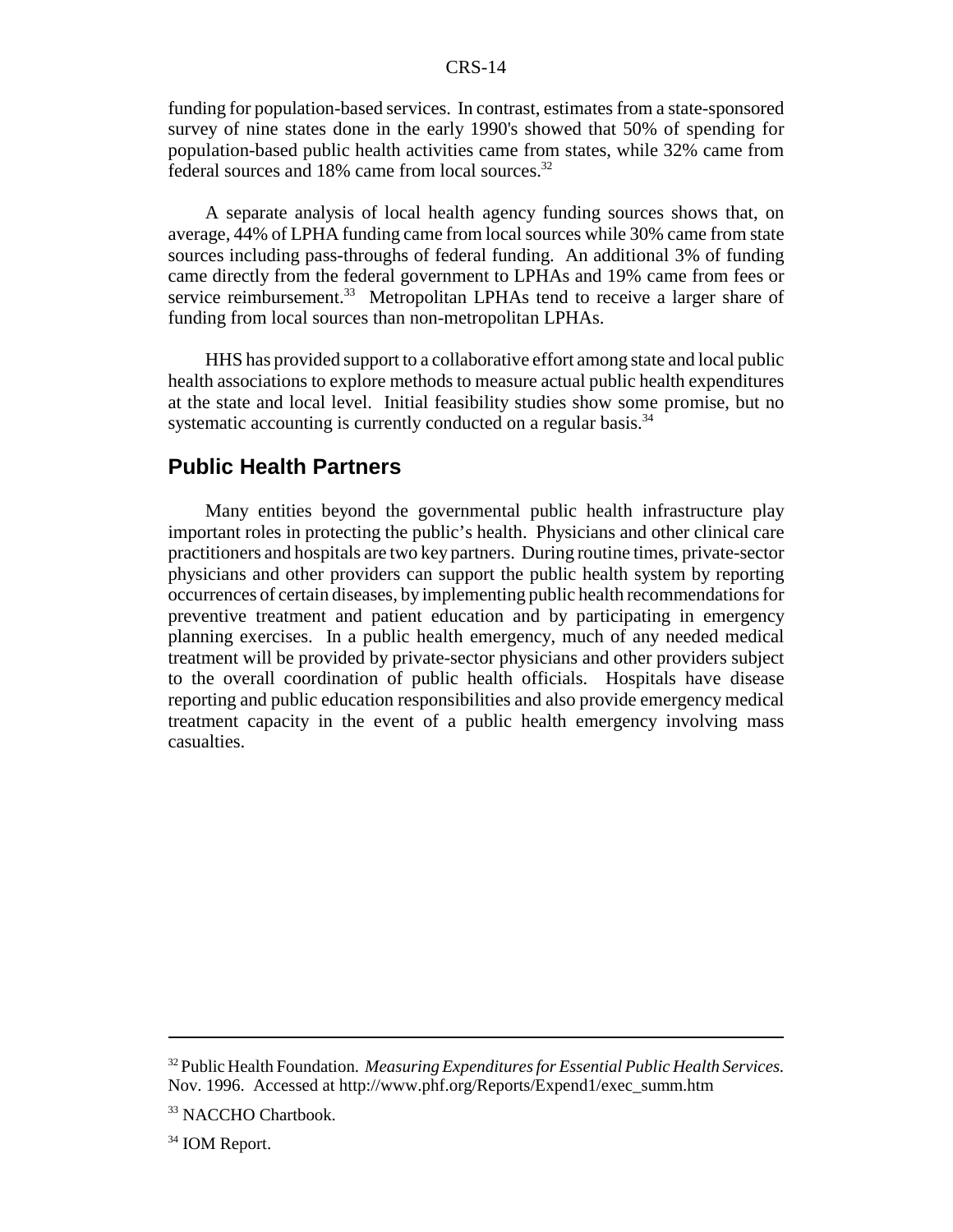# **Recent Congressional Action**

Recent Congressional action has provided a framework for strengthening the public health infrastructure at the federal, state and local level and has provided funding for those activities. **Table 3** shows federal bioterrorism funding for FY2002 and proposed levels for FY2003.

| <b>Agency and program</b>                             | <b>FY2001</b><br>actual | <b>FY2002</b><br>enacted | <b>FY2003</b><br>request |
|-------------------------------------------------------|-------------------------|--------------------------|--------------------------|
| Centers for Disease Control and Prevention<br>(CDC)   |                         |                          |                          |
| State and local public health preparedness            | 67                      | 940                      | 940                      |
| CDC capacity                                          | 22                      | 116                      | 144                      |
| National Pharmaceutical Stockpile                     | 51                      | 645                      | 300                      |
| Smallpox vaccine procurement                          | $\boldsymbol{0}$        | 512                      | 100                      |
| Physical security and facilities                      | 3                       | 46                       | 120                      |
| Other <sup>a</sup>                                    | 39                      | 39                       | 33                       |
| Subtotal, CDC                                         | \$181                   | \$2,298                  | \$1,637                  |
| <b>Health Resources and Services Admin.</b><br>(HRSA) |                         |                          |                          |
| Hospital preparedness and infrastructure              | $\theta$                | 135                      | 518                      |
| Other <sup>b</sup>                                    | $\Omega$                | $\theta$                 | 100                      |
| <b>Subtotal, HRSA</b>                                 | \$0                     | \$135                    | \$618                    |
| <b>Food and Drug Administration (FDA)</b>             |                         |                          |                          |
| Food safety                                           | $\mathbf{1}$            | 98                       | 98                       |
| Vaccine and drug approval                             | 6                       | 47                       | 54                       |
| Physical security                                     | $\overline{2}$          | 13                       | 7                        |
| <b>Subtotal, FDA</b>                                  | \$8                     | \$158                    | \$159                    |
| <b>National Institutes of Health</b>                  |                         |                          |                          |
| Research                                              | 53                      | 183                      | 977                      |
| Physical security and facilities                      | $\mathbf{0}$            | 92                       | 521                      |
|                                                       |                         |                          |                          |

Anthrax vaccine procurement  $0 \t 0 \t 250$ 

## **Table 3. HHS Bioterrorism Funding** (\$ millions)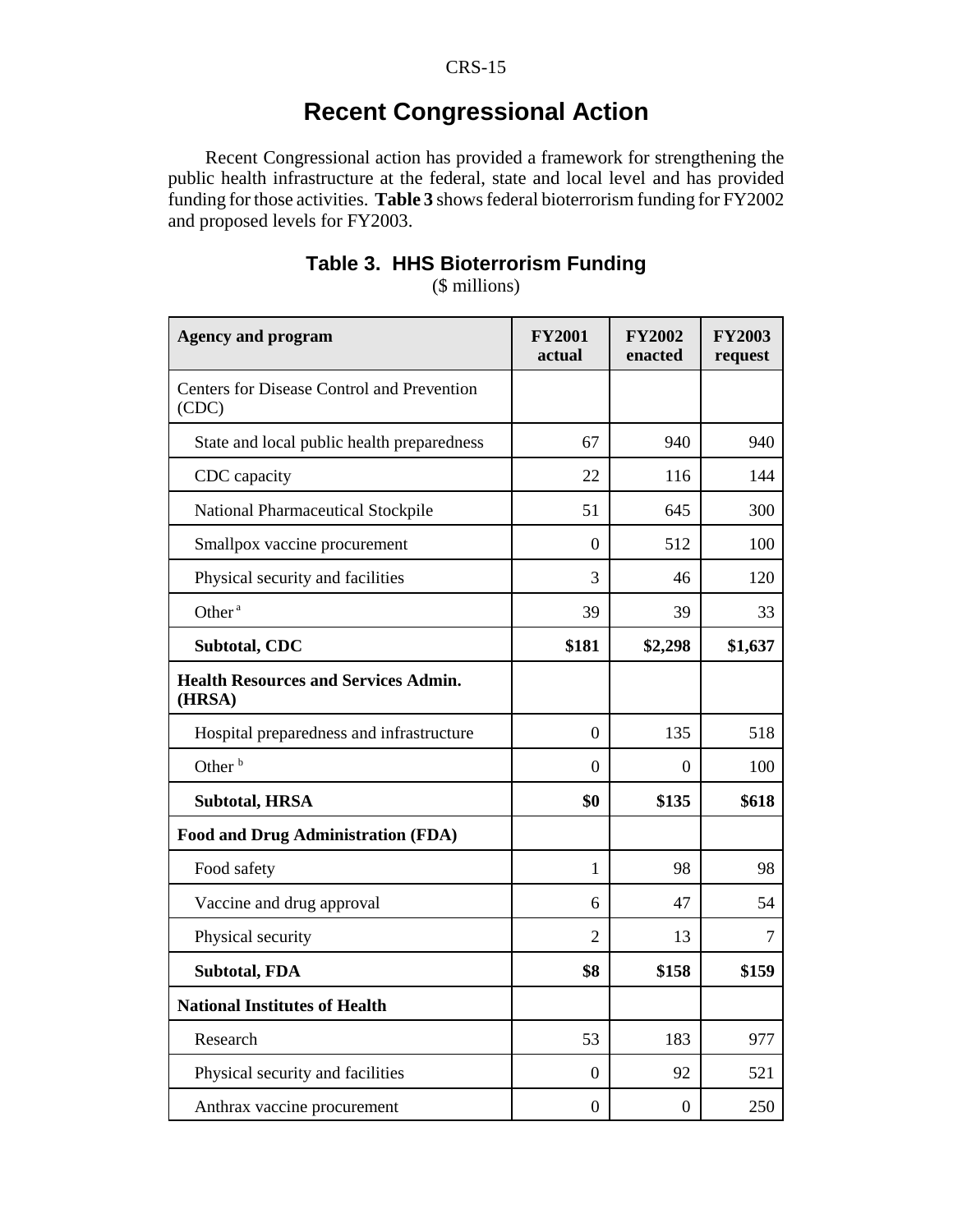| 'D C<br>ιn<br>AN 13. |
|----------------------|
|----------------------|

| <b>Agency and program</b>                                                  | <b>FY2001</b><br>actual | <b>FY2002</b><br>enacted | <b>FY2003</b><br>request |
|----------------------------------------------------------------------------|-------------------------|--------------------------|--------------------------|
| <b>Subtotal, NIH</b>                                                       | \$53                    | \$274                    | \$1,748                  |
| Office of the Secretary (OS)                                               |                         |                          |                          |
| Office of Emergency Preparedness <sup>c</sup>                              | 33                      | 76                       | 117                      |
| Office of Public Health Preparedness                                       | 30                      | 41                       | 33                       |
| Subtotal, OS                                                               | \$63                    | \$117                    | \$150                    |
| <b>Substance Abuse and mental Health</b><br><b>Services Administration</b> | $\Omega$                | 0                        | 10                       |
| <b>Total, HHS Bioterrorism</b>                                             | \$305                   | \$2,982                  | \$4,322                  |

**Source:** Dept. of HHS FY2003 Budget Request, Feb. 2002.

**Note:** Columns may not add due to rounding.

<sup>a</sup> Includes funding for anthrax vaccine evaluation and research, and national planning.

<sup>b</sup> Includes funding for poison control centers, medical curricula, and addressing children's needs.

<sup>c</sup> Includes funding for the National Disaster Medical System (NDMS), the Metropolitan Medical Response Systems (MMRS) program, and HHS cybersecurity.

HHS launched its bioterrorism initiative in FY1999. The initiative has six strategic goals: prevention of bioterrorism, infectious disease surveillance, medical and public health readiness for mass casualty events, the National Pharmaceutical Stockpile (NPS), research and development of new drugs and vaccines, and information technology infrastructure. Funding for these activities in the first 3 years (FY1999-FY2001) totaled \$730 million. CDC used most of those funds to begin the process of improving the bioterrorism preparedness and response capacity of state and local health departments.

 HHS bioterrorism funding was increased from its original FY2002 enacted level of \$243 million by the emergency supplemental appropriations bill (P.L.107-38) passed within days of the September 11 attacks. Twenty billion dollars of the emergency supplemental were included in an amendment to the FY2002 Defense Department appropriations bill (P.L. 107-117). P.L. 107-117 provides HHS a total of \$2.8 billion for bioterrorism-related activities. The appropriations act allocates that funding under several broad categories, including \$593 million for the National Pharmaceutical Stockpile (NPS), \$512 million to purchase smallpox vaccine, \$865 million for state and local health departments, \$135 million to upgrade hospital capacity, \$100 million to upgrade CDC's facilities and capacity, \$155 for NIH research and lab construction, and \$151 for FDA lab security, vaccine approval, and food safety.

P.L. 107-188, the Public Health Security and Bioterrorism Preparedness and Response Act, passed in June, 2002 and provides a 5-year authorization for activities designed to bolster the nation's ability to respond effectively to bioterrorist threats and other public health emergencies. The Act authorizes a total of \$2.4 billion in FY2002, \$2.0 billion for FY2003 and such sums as may be necessary for the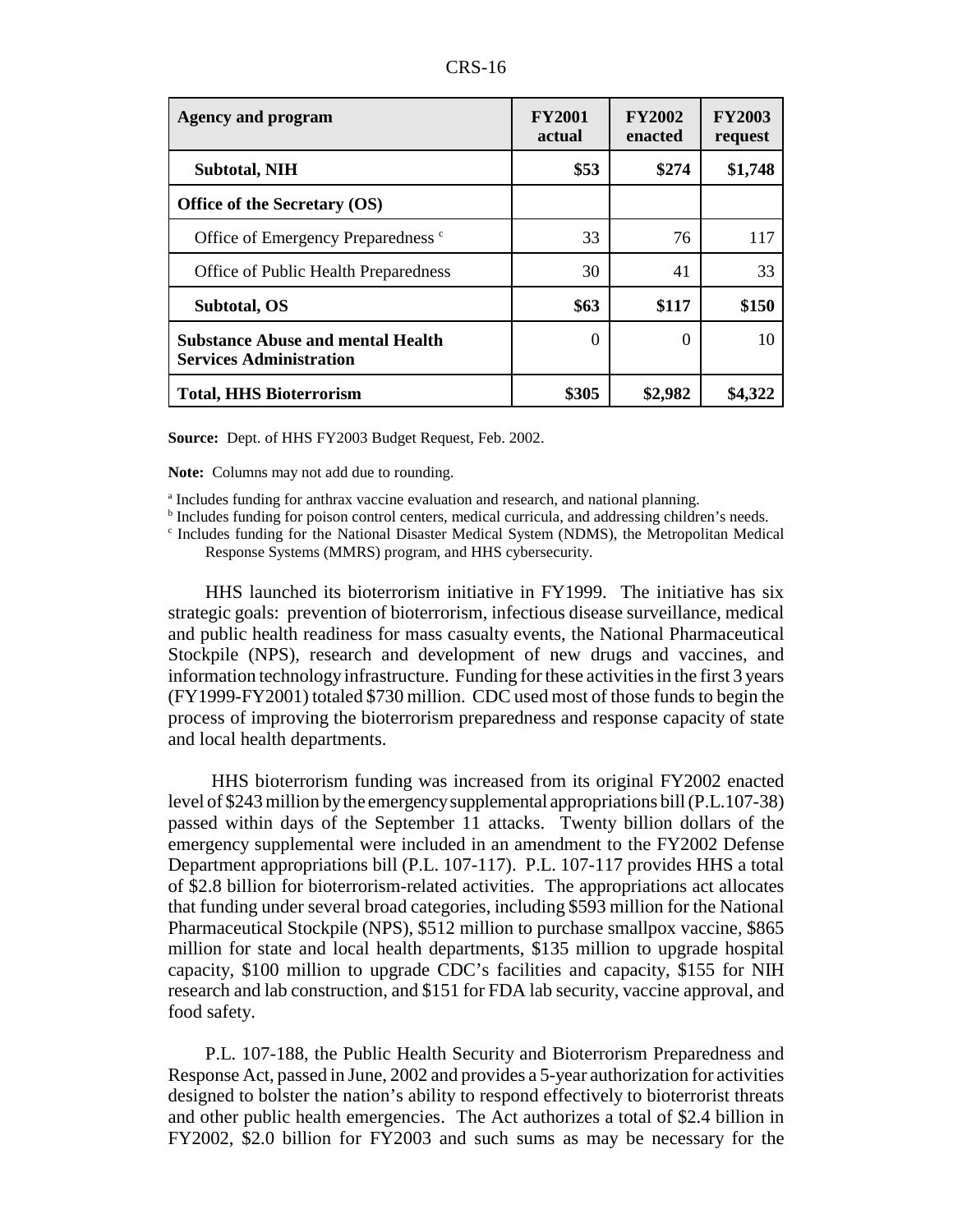remaining years. The Act establishes specific statutory authorities for many of the bioterrorism-related activities already underway under the broader authorities granted in P.L. 106-505, the Public Health Improvement Act. In addition, P.L. 107-188 requires the Secretary of HHS to register facilities and individuals in possession of biological agents and toxins that pose a severe threat to public health and safety, and to promulgate new safety and security requirements for such facilities and individuals.

P.L. 107-188 also contains several provisions to protect the nation's food and drug supply and enhance agricultural security. It authorizes funds for USDA and FDA to hire new border inspectors, develop new methods of detecting contaminated foods, work with state food safety regulators, and protect crops and livestock. It also enhances FDA's ability to inspect and detain suspicious imported food. Finally, it authorizes the provision of financial assistance to community water systems to conduct vulnerability assessments and prepare response plans.<sup>35</sup>

The President's FY2003 budget requests a total of \$4.3 billion for HHS's bioterrorism preparedness programs and activities. The budget request includes funds for strengthening the federal medical and public health response capacity, upgrading CDC's facilities, improving state and local public health preparedness, developing vaccines and maintaining the National Pharmaceutical Stockpile, preparing the nation's hospitals, expanding FDA's regulatory oversight of drugs and biologics, and securing facilities to conduct critical scientific work. Most of the increase is concentrated in NIH and HRSA while other HHS bioterrorism funding is approximately maintained at FY2002 post-supplemental levels. Congress has not yet completed deliberations on FY2003 appropriations and programs have been funded at FY2002 levels under several continuing resolutions.

## **Strengthening Public Health Infrastructure**

This section will discuss key aspects of the Nation's public health infrastructure targeted for funding by the Congress, the capacity improvements they are intended to produce, and the challenges to making needed improvements.

#### **State and Local Preparedness**

The largest single increase in funding for bioterrorism-related activities in FY2002 is the state and local capacity building grant program managed by CDC. Funding for capacity improvements was allocated to states, territories and several major metropolitan areas on the basis of population for FY2002. The funding is directed at improving capacity in six focus areas: preparedness planning and readiness assessment, surveillance and epidemiology, laboratory capacity for biologic agents, Health Alert Network/communications and information technology, risk communication and health information dissemination, and education and training.

<sup>&</sup>lt;sup>35</sup> For a complete summary of P.L. 107-188, see CRS report RL31263.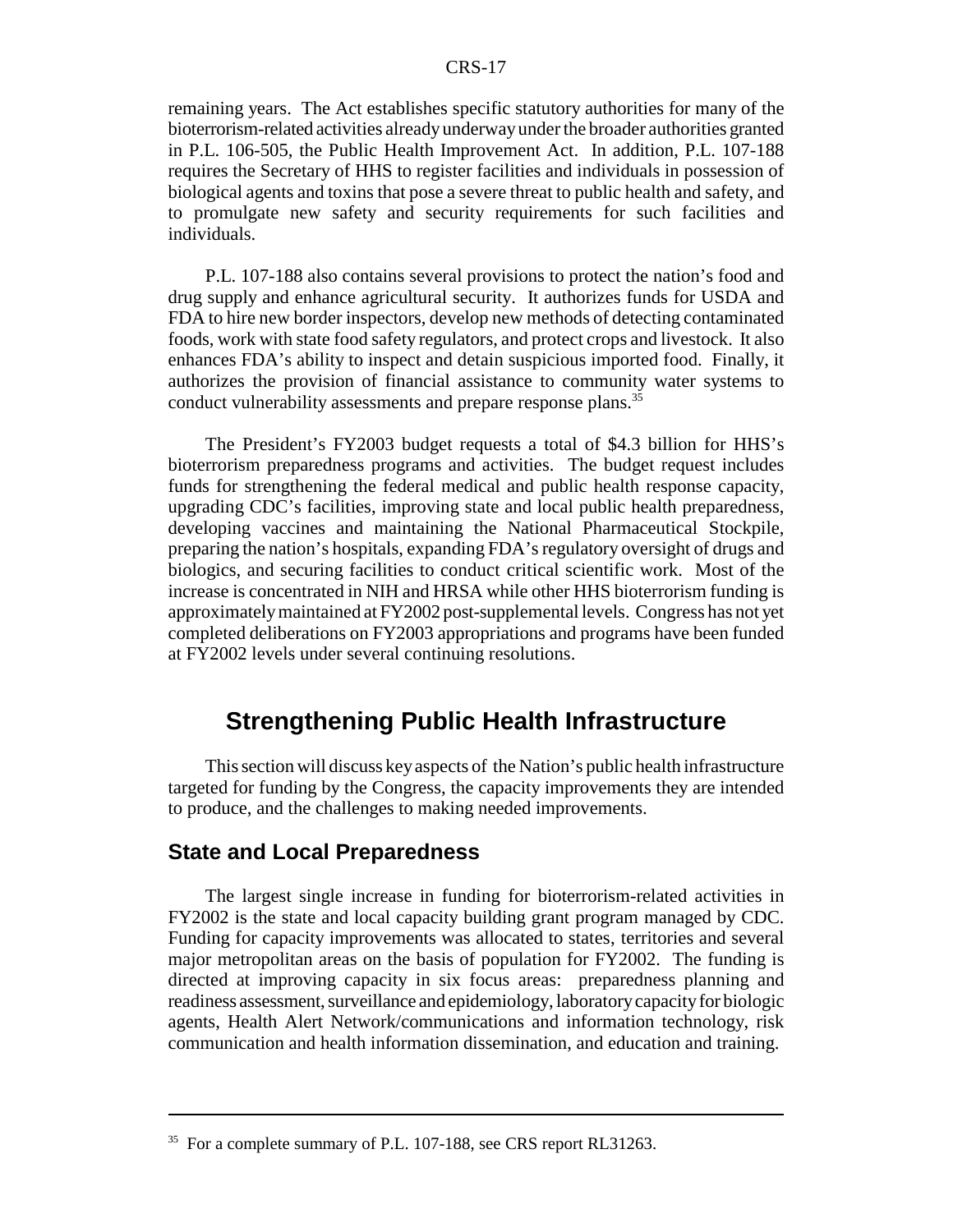Guidance from CDC established critical capacities within each focus area. The capacities are the core expertise and infrastructure needed to enable a public health system to prepare for and respond to bioterrorism, other infectious disease outbreaks, and other public health threats. States were required in their grant applications to provide (for each critical capacity) a brief description of the existing capacity in their jurisdiction, an assessment of whether this capacity is adequate, and proposals for improving inadequate capacity during the 2002 budget cycle. States were also given the option of requesting support for enhanced capacities in areas where they have already achieved critical capacity. State grant applications were due April 15, 2002 and most of the applications were approved in June, 2002. **Table 4** shows the initial distribution of funding across focus areas and the critical capacities for each focus area.36

| Focus area                                                                                                                                                                                                                                                                                                                                                                                                                                                                                                                                                                                                                                                                                                                               | FY2002 <sup>a</sup><br>funding<br>(in millions) | $%$ of<br>funds |
|------------------------------------------------------------------------------------------------------------------------------------------------------------------------------------------------------------------------------------------------------------------------------------------------------------------------------------------------------------------------------------------------------------------------------------------------------------------------------------------------------------------------------------------------------------------------------------------------------------------------------------------------------------------------------------------------------------------------------------------|-------------------------------------------------|-----------------|
| A. Preparedness planning and readiness assessment                                                                                                                                                                                                                                                                                                                                                                                                                                                                                                                                                                                                                                                                                        | \$280                                           | 31%             |
| Critical capacity:<br>- to establish a process for strategic leadership, direction,<br>coordination, and assessment of activities to ensure state and local<br>readiness, interagency collaboration, and preparedness;<br>- to conduct integrated assessments of public health system capacities<br>related to bioterrorism;<br>- to develop and exercise a comprehensive public health emergency<br>preparedness and response plan;<br>- to ensure that state, local, and regional preparedness and response<br>are effectively coordinated with federal response assets;<br>- to effectively manage the CDC National Pharmaceutical Stockpile,<br>should it be deployed.                                                               |                                                 |                 |
| <b>B.</b> Surveillance and epidemiology                                                                                                                                                                                                                                                                                                                                                                                                                                                                                                                                                                                                                                                                                                  | \$201                                           | 22%             |
| Critical capacity:<br>- to rapidly detect a terrorist event through a highly functioning,<br>mandatory reportable disease surveillance system, as evidenced by<br>ongoing, timely and complete reporting by providers and laboratories<br>in a jurisdiction;<br>- to rapidly and effectively investigate and respond to a potential<br>terrorist event as evidenced by a comprehensive and exercised<br>epidemiologic response plan that addresses surge capacity, delivery of<br>mass prophylaxis and immunizations and as evidenced by ongoing<br>effective state and local response to naturally occurring individual<br>cases of urgent public health importance, outbreaks of disease and<br>emergency public health interventions. |                                                 |                 |
| C. Laboratory capacity -biologic agents                                                                                                                                                                                                                                                                                                                                                                                                                                                                                                                                                                                                                                                                                                  | \$147                                           | 16%             |

## **Table 4. State and Local Capacity Grants**

<sup>&</sup>lt;sup>36</sup> For complete text of the grant application guidance, see

<sup>[</sup>http://www.bt.cdc.gov/planning/coopagreementaward/index.asp].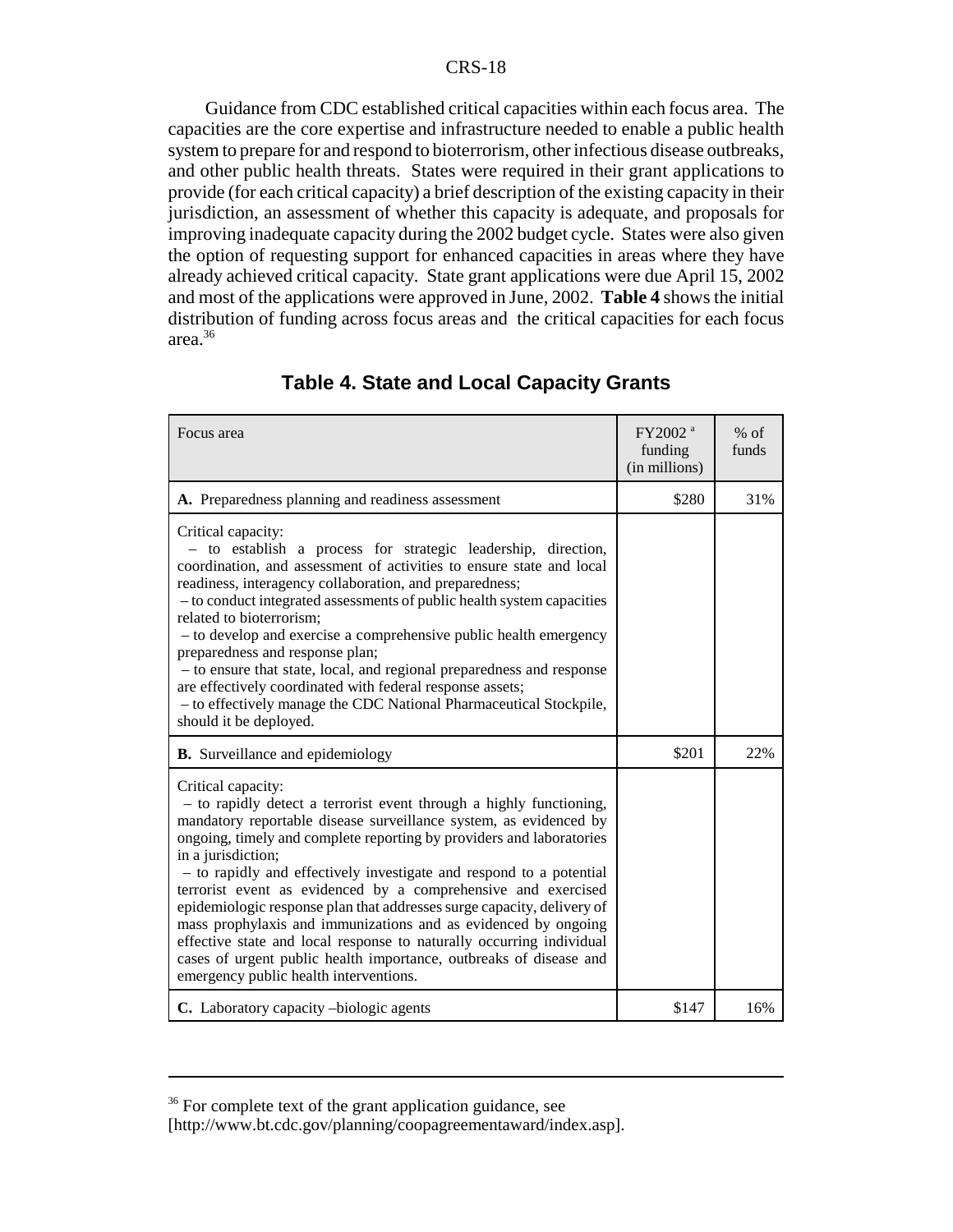| D<br>c.<br>ı١<br>. |
|--------------------|
|--------------------|

| Focus area                                                                                                                                                                                                                                                                                                                                                                                                                                                                                                                                                                                                                                                                                               | FY2002 <sup>a</sup><br>funding<br>(in millions) | $%$ of<br>funds |
|----------------------------------------------------------------------------------------------------------------------------------------------------------------------------------------------------------------------------------------------------------------------------------------------------------------------------------------------------------------------------------------------------------------------------------------------------------------------------------------------------------------------------------------------------------------------------------------------------------------------------------------------------------------------------------------------------------|-------------------------------------------------|-----------------|
| Critical capacity:<br>- to develop and implement a jurisdiction-wide program to provide<br>rapid and effective laboratory services to support response;<br>- to ensure adequate and secure laboratory facilities, reagents, and<br>equipment to rapidly detect and correctly identify biological agents<br>likely to be used in a bioterrorist incident.                                                                                                                                                                                                                                                                                                                                                 |                                                 |                 |
| E. Health alert network/communications and information technology                                                                                                                                                                                                                                                                                                                                                                                                                                                                                                                                                                                                                                        | \$149                                           | 16%             |
| Critical capacity:<br>- to ensure effective communications connectivity among public health<br>departments, healthcare organizations, law enforcement organizations,<br>public officials, and others;<br>- to ensure a method of emergency communication for participants in<br>public health emergency response that is fully redundant with e-mail in<br>case the Internet is disabled by a catastrophic event;<br>- to ensure ongoing protection of critical data and information<br>systems;<br>- to ensure secure electronic exchange of clinical, laboratory,<br>environmental, and other public health information in standard formats<br>between the computer systems of public health partners. |                                                 |                 |
| <b>F.</b> Risk communication and health information dissemination                                                                                                                                                                                                                                                                                                                                                                                                                                                                                                                                                                                                                                        | \$41                                            | 4%              |
| Critical capacity:<br>- establish critical baseline information about the current<br>communication needs and barriers within individual communities and<br>identify effective channels of communication for reaching the general<br>public and special populations during public health threats and<br>emergencies in order to provide needed health/risk information to the<br>public and key partners during a terrorism event.                                                                                                                                                                                                                                                                        |                                                 |                 |
| G. Education and training                                                                                                                                                                                                                                                                                                                                                                                                                                                                                                                                                                                                                                                                                | \$97                                            | 11%             |
| Critical capacity:<br>- to ensure the delivery of appropriate education and training to key<br>public health professionals, infectious disease specialists, emergency<br>department personnel, and other healthcare providers in preparedness<br>for and response to bioterrorism, other infectious disease outbreaks,<br>and other public health threats and emergencies.                                                                                                                                                                                                                                                                                                                               |                                                 |                 |

**Source**: CDC Planning Guidance.

a Projected amounts based on initial state plan submissions, Aug. 2, 2002.

## **Hospital Preparedness**

In addition to the CDC grants for state and local preparedness, additional funds have been directed to states, territories and three major metropolitan areas through HRSA to improve hospital preparedness. For FY2002, \$125 million was appropriated and the President's budget requests \$518 million for FY2003. The grants are for the development and implementation of regional plans to improve the capacity of hospitals, their emergency departments, outpatient centers, EMS systems,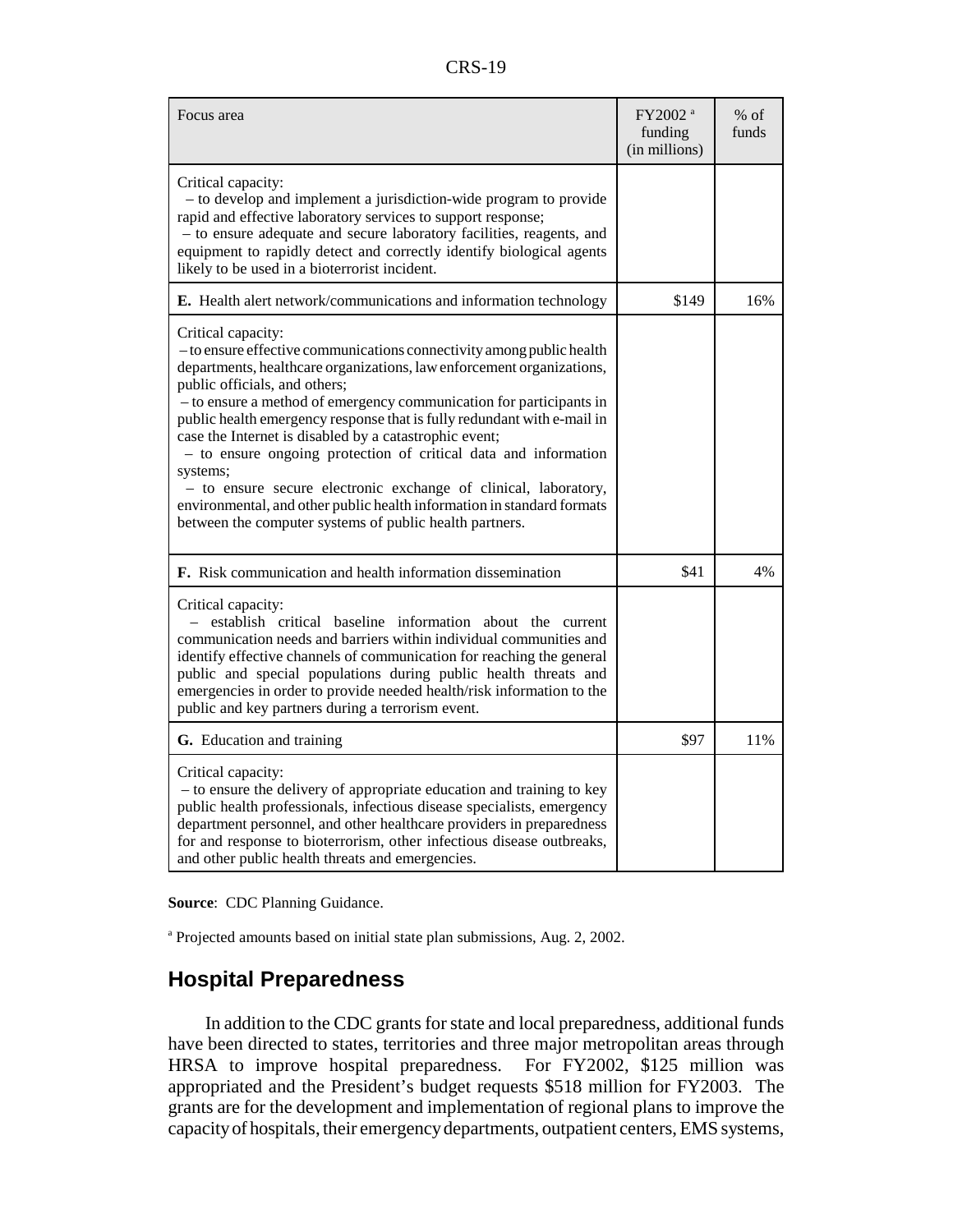and other collaborating entities for responding to incidents requiring mass immunization, treatment, isolation and quarantine in the aftermath of bioterrorism or other outbreaks of infectious disease.<sup> $37$ </sup> (HRSA grant guidance)

States have had to achieve three critical benchmarks in order to receive their full allotments for hospital preparedness: (1) designate a coordinator for bioterrorism hospital preparedness planning, (2) establish a hospital preparedness planning committee including representation from a broad range of medical and emergency management partners, and (3) devise a plan for responding to a potential epidemic in each state or region. States also must develop a needs assessment for hospitals and EMS systems and an implementation plan that addresses those needs.

The HRSA guidance identified four priority issues for states to consider in developing their plans. These priority areas include: (1) developing contingency plans for antibiotic and vaccine treatment of biological exposures; (2) planning for personal protective equipment to protect health care workers and patients, portable or fixed decontamination systems, or capital improvements designed to increase capacity for quarantine and treatment of biological casualties; (3) assessing existing local and state communications capabilities available to hospitals and collaborating entities, and the ability to respond to overloading of standard telephone, cellular phone and radio communications during a bioterrorist incident resulting in mass casualties; and (4) planning community-wide biological disaster drills of sufficient intensity to impact the community's normal operations during the exercise and to test bioterrorism disaster plans.

## **National Pharmaceutical Stockpile (NPS)**

The National Pharmaceutical Stockpile (renamed the Strategic National Stockpile by the Homeland Security Act) was created to ensure the availability of the life-saving pharmaceuticals, antidotes and other medical supplies and equipment necessary to counter the effects of nerve agents, biological pathogens and chemical agents. The NPS is meant to augment state and local resources during an attack or other emergency. Funds allocated to the NPS are used to purchase, store and rotate supplies, to assist states and localities in developing plans for deployment and for providing training and simulation exercises for state and local officials in the use and distribution of deployed resources.<sup>38</sup>

#### **Research**

Research to develop new drugs and vaccines, increase understanding of how organisms cause disease, how the immune system responds to disease, improve diagnostics for human samples, and to improve environmental detection capability is also an important component of preparing for a bioterrorist attack. Research activities related to bioterrorism are spread throughout the federal government and

 $37$  For the complete text of the HRSA hospital preparedness grant guidance, go to: [http://www.hrsa.gov/bioterrorism.htm].

<sup>38</sup> For more information on the NPS, go to: [http//:www.cdc.gov/nceh/nps/synopses.htm].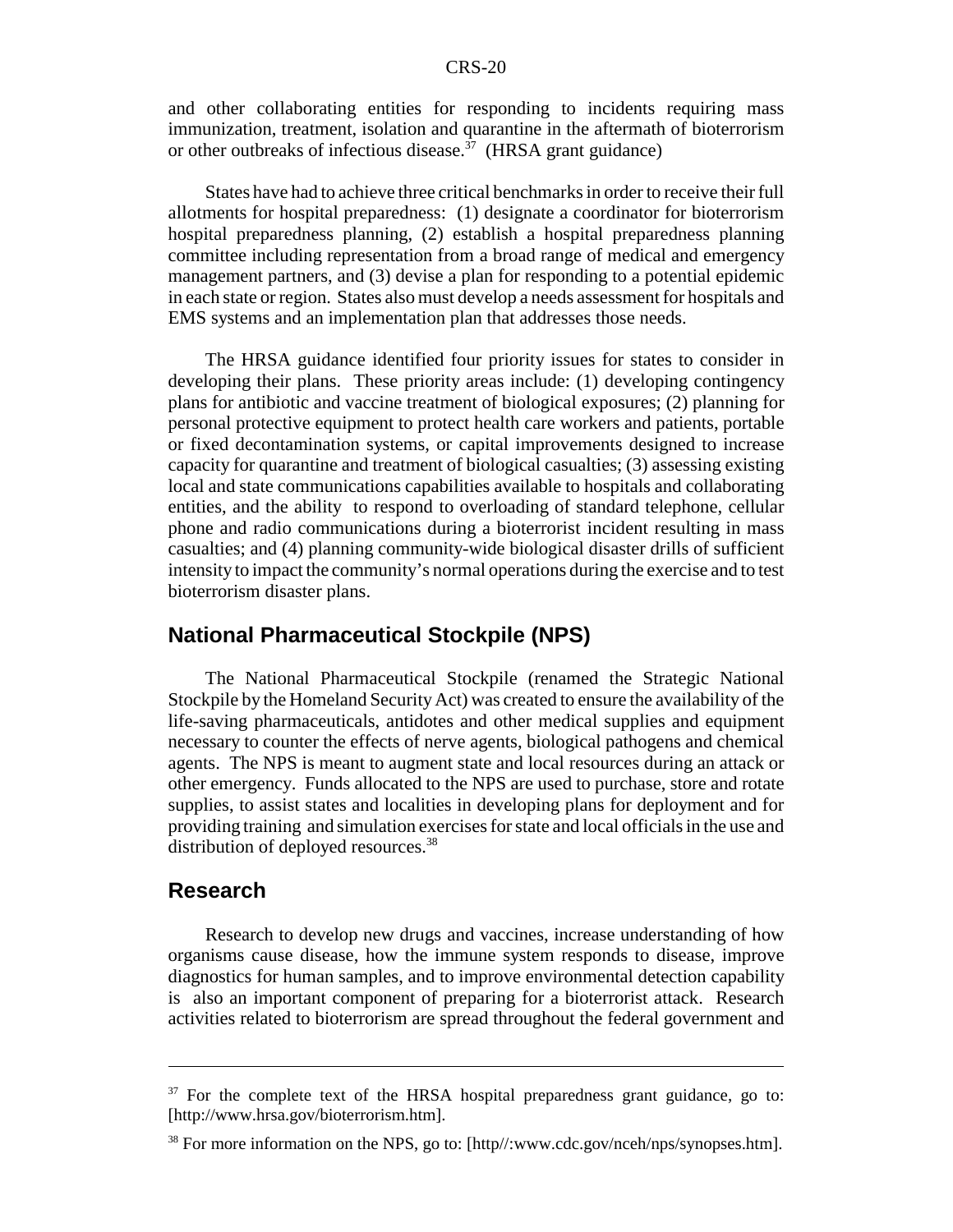occur at the state and local level as well. Within HHS, the main entities conducting bioterrorism-related research are NIH, CDC, and FDA. Within NIH, much of the bioterrorism-related research is housed in the National Institute of Allergy and Infectious Diseases (NIAID). The NIAID has recently published a strategic plan that sets priorities for counter-terrorism research. The strategic plan lists six areas of research emphasis including the biology of the microbe, host response, vaccines, therapeutics, diagnostics and research infrastructure improvements. At the CDC, research efforts are directed toward supporting public health infrastructure capacity improvements. FDA bears responsibility for food safety and for regulating the safety and efficacy of new vaccines, antibiotics, other countermeasures and diagnostic devices. FDA's research activities provide the scientific basis for their regulatory decisions and the tools needed to identify and assess risks.

# **Challenges to Improving Public Health Infrastructure**

While recent Congressional action has provided significant funding increases for bioterrorism preparedness and response, challenges to achieving improvements remain in several areas. As Congress assesses the effectiveness of initial funding increases and considers future funding levels, information about how these challenges are being addressed by different components of the public health system may be of interest. These are discussed below.

#### **Defining Preparedness**

Bioterrorism is not one threat, but a broad range of threats encompassing multiple different pathogens, multiple paths for transmission in many potential locations. The broad nature of these threats require breadth and depth of preparedness across many jurisdictions. One challenge in increasing preparedness is establishing what minimum level of capacity must exist in every locality and what capacity can be created on a more consolidated basis at a state, regional or federal level.

While a number of assessment tools have been developed to assist states and localities in defining their needs, there are no systemwide standards for public health preparedness at the local, state or federal level. This makes measuring progress and defining base funding needs difficult.

## **Coordination and Communication**

The many parties involved in preparing for and responding to a bioterrorist attack generate an almost overwhelming coordination and communication challenge. In addition to sheer numbers, the need to coordinate activities and plans among groups who previously had limited, if any interaction with each other poses a significant challenge. At the most basic level, all parties involved in responding to a public health emergency must be able to communicate easily with each other. Development of compatible or interoperable communications for use by all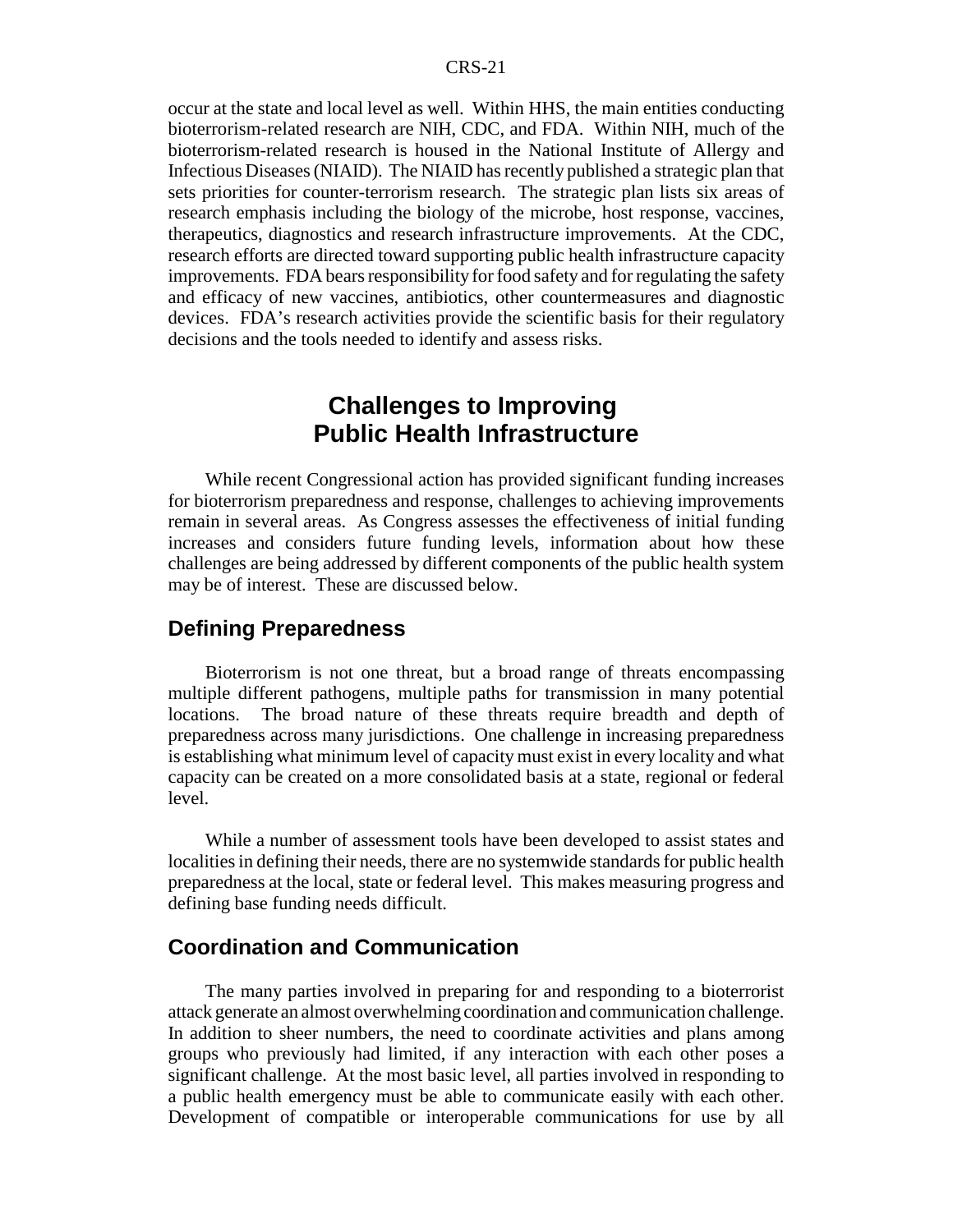responders has been proposed by many, but developing standards for communications equipment across users with differing needs may be problematic.

**Emergency Management.** Standards for emergency response call for clear lines of authority and clarity with regard to all participants' roles and responsibilities. However, a recent study by the GAO documents the fragmentation of responsibilities across federal agencies.<sup>39</sup> In addition, some have expressed concern over In addition, some have expressed concern over coordination of federal and state authorities and responsibilities, particularly as they relate to quarantine decisions and restrictions on travel and transportation across state borders. Similar issues can arise between states, especially where major metropolitan areas cross state boundaries. Coordination between states and localities can also be problematic, especially in major metropolitan areas with strong local public health  $infrastructure.<sup>40</sup>$  Coordination and communication between public health officials and private-sector health care providers is also a major concern. The recent anthrax attack established that public health officials' ability to communicate quickly and effectively with private-sector physicians is severely limited.

**Medical Care vs. Public Health Providers.** One of the challenges in this area is the need to bridge the gap between public health practice and medical practice that developed during the  $20<sup>th</sup>$  century. As biomedical advances greatly increased physicians' ability to treat disease, medicine and public health developed as distinct professional fields with very different cultures and limited understanding and acceptance of each other's approach to protecting public health. This gap creates challenges in improving public health preparedness because of physicians' uneasiness about depending on public health professionals for medical treatment protocols.

Communication between public health officials and hospitals is problematic for similar reasons. In addition, the competitive nature of the hospital component of the health care delivery system makes cooperation among hospitals to pool resources and develop emergency response plans problematic. For example, one task hospitals undertake to plan for surge capacity in a public health emergency is to develop lists of where they can get additional supplies such as linens. If hospitals do not share this information with each other, then it would be possible for multiple hospitals to be depending on the same supplier for excess supply in an emergency. On the other hand, hospitals prefer not to share information about suppliers with their competitors because it can put them at a competitive disadvantage.

**Food Safety.** Concerns also remain about the effectiveness of the current fragmented food safety system in preventing introduction of food-borne pathogens. Specific concerns include the division of responsibility between FDA and USDA, inadequate inspection and enforcement resources (especially in FDA), and the

<sup>39</sup> GAO, *Bioterrorism: Public Health and Medical Preparedness*, GAO-02-141T, Oct. 2001.

<sup>&</sup>lt;sup>40</sup> Eileen Salinsky, Will the Nation Be Ready for the Next Bioterrorism Attack? Mending the Gaps in the Public Health Infrastructure. *National Health Policy Forum Issue Brief No. 776*, National Health Policy Forum, June 12, 2002.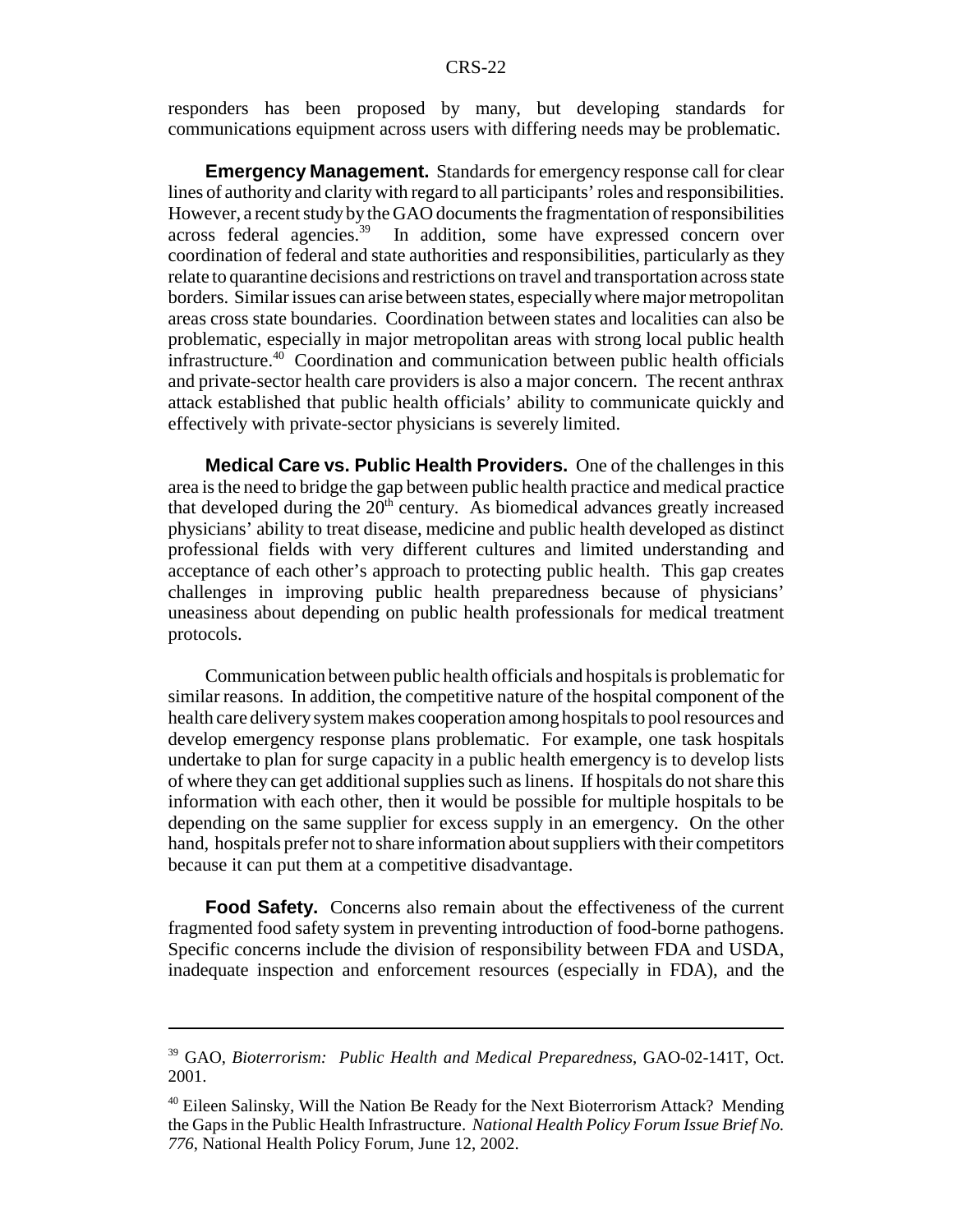inability to order food recalls (the current system depends on manufacturers to do so on a voluntary basis).

**Public Information.** Clear and credible communication with the public is believed to be essential for minimizing panic and providing necessary substantive information. Experts have noted that public health agencies does not have adequate plans, resources, or trained personnel to properly communicate risks and recommendations to the public during health emergencies.

#### **Information systems**

Inadequate information and telecommunications capacities have been cited as major weaknesses in the current public health infrastructure. Improvements in this area could help meet many of the communication challenges cited above. As described previously, CDC has established the Health Alert Network (HAN) to enhance state and local computer and information technology capacity. The ultimate goal of this program includes an Internet backbone, hardware, secure Web sites, curriculum, distance learning, and media programs. However, some worry that the basic needs in some states and localities are so great that much of the initial investment will be needed just to purchase the necessary computer equipment.

Experts have also called for development of widely accepted data standards and expanded use of electronic, Web-based disease reporting from physicians and laboratories to improve reporting compliance and timeliness. $41$ 

#### **Laboratory capacity**

The anthrax attacks highlighted the need to improve public health laboratory capacity and technological capabilities. Experts have called for accelerated development and dissemination of rapid diagnostic and detection tests. Concerns have also been raised about physical security at laboratory facilities that store and process hazardous microbes and chemicals.

## **Research**

While government funding for research on countermeasures to bioagents has increased, concerns exist about the likelihood of significant investment by the pharmaceutical industry in the development of antibiotics and vaccines. The commercial market for these products and other countermeasures has been viewed as modest and concerns over liability have further reduced industry interest.

#### **Emergency medical preparedness and response**

In addition to the coordination and communication challenges cited above, concern has been raised over the significant resource needs of health care facilities to respond to bioterrorism relative to the amount of funding committed for these

<sup>41</sup> Lumpkin *Health Affairs* article.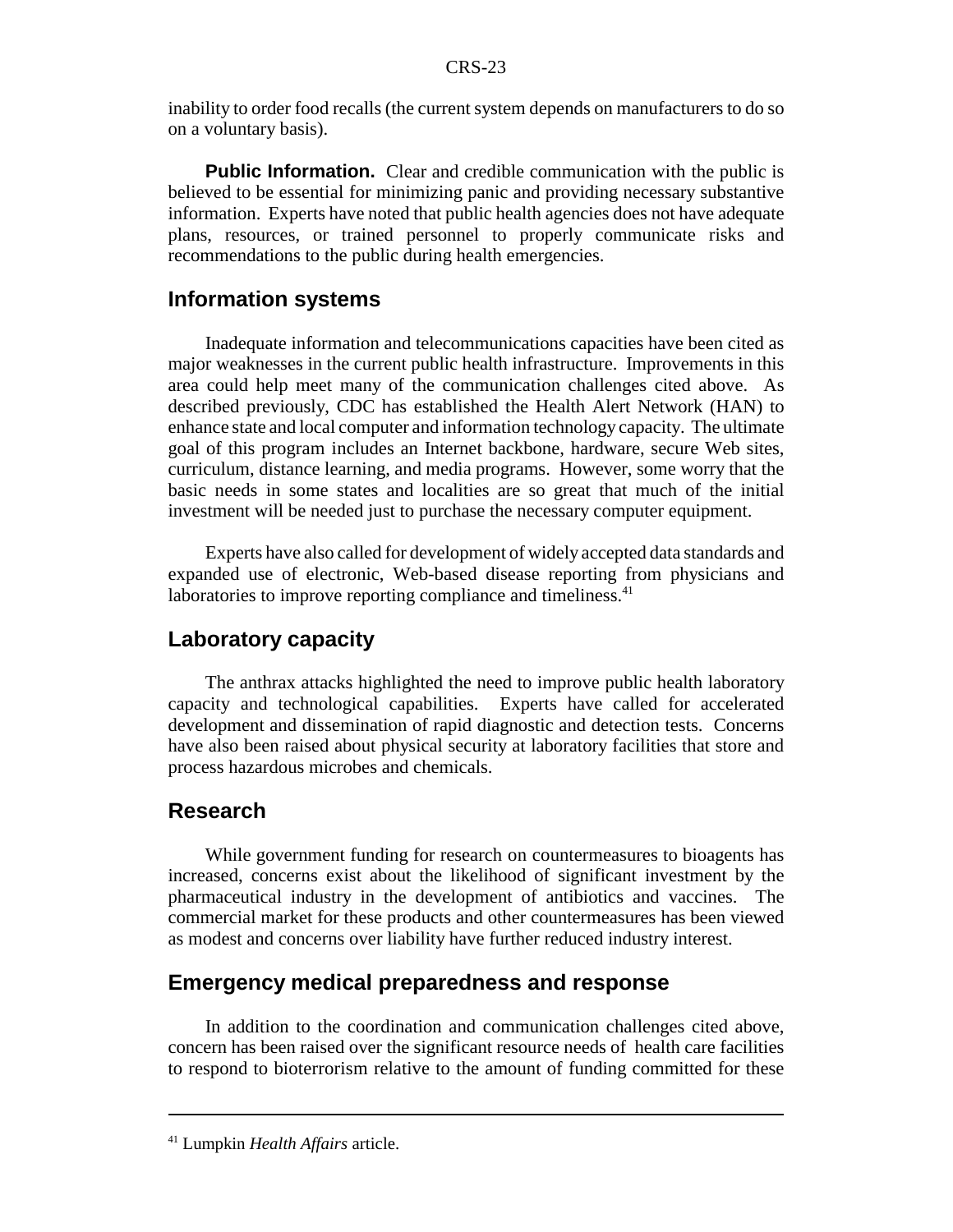purposes thus far. Some have suggested that it may be possible to reduce the resources required by pooling resources across regions and making strategic investment decisions.

#### **Public health workforce**

In order to provide the public health services necessary for responding to the bioterrorist threat, the public health system must have an adequate supply of people with the skills and training needed to perform certain key functions. Among these functions are: forming effective partnerships with other parts of the response community to develop and implement public health preparedness plans, detecting disease outbreaks through surveillance, epidemiology and laboratory testing, and communicating health risks and preventive measures to the public, health care providers, and key decision makers.

 Even before last fall's anthrax attacks, the gap between the skills and education needed to provide public health services and those that exist in the current public health workforce were of concern to many in the public health community. Salaries are generally low for people working in public health which has made it hard to attract and retain an adequate workforce. The average tenure of a state health department chief executive is 2 years.42

Workforce development issues encompass both concerns about the availability of enough skilled workers to fill the current needs of public health departments, the adequacy of the supply in the educational pipeline, the adequacy of public health and medical curricula and the ability to train current workers to provide needed skills.<sup>43</sup> In addition, state and local health departments have expressed concern over hiring additional personnel without assurance of stable funding. Specific concerns include worries about ensuring adequate surge capacity for medical response, the ability to attain adequate epidemiological staff to investigate disease outbreaks, and assuring an adequate supply of trained laboratory personnel.

Inadequate supply of a skilled laboratory workforce is of particular concern in the context of bioterrorism. A recent survey<sup>44</sup> of state public health laboratory capacity showed that states may have only one person trained appropriately to perform bioterrorism testing. Among the states and territories participating in the survey, a total of 76 more PhD- level molecular scientists were needed than were available. Because other opportunities attract the limited number of experts, it is doubtful that these positions can be filled readily. About half of respondents stated that they had no full-time information technology staff dedicated to developing and maintaining laboratory information systems. In addition, two-thirds of survey

<sup>42</sup> CDC Infrastructure Status Report.

<sup>&</sup>lt;sup>43</sup> Kristine Gebbie, Jaqueline Merrill, and Hugh H. Tilson, The Public Health Workforce, *Health Affairs*, v. 21, no. 6, Nov./Dec. 2002.

<sup>44</sup> Association of Public Health Laboratories, State Public Health Laboratory Bioterrorism Capacity, *Public Health Laboratory Issues in Brief*, Oct. 2002. Found at [http://www.aphl.org ].